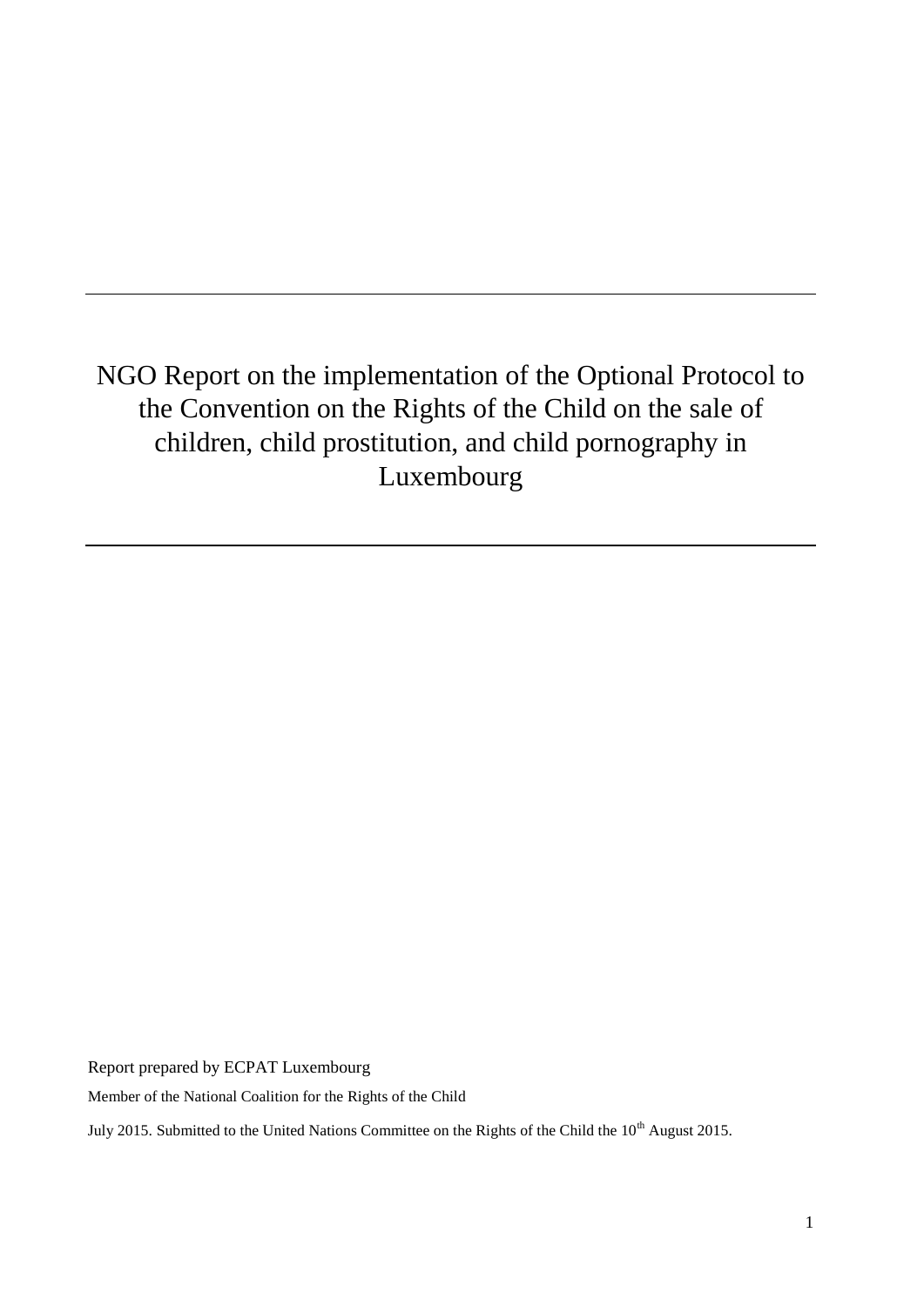# TABLE OF CONTENTS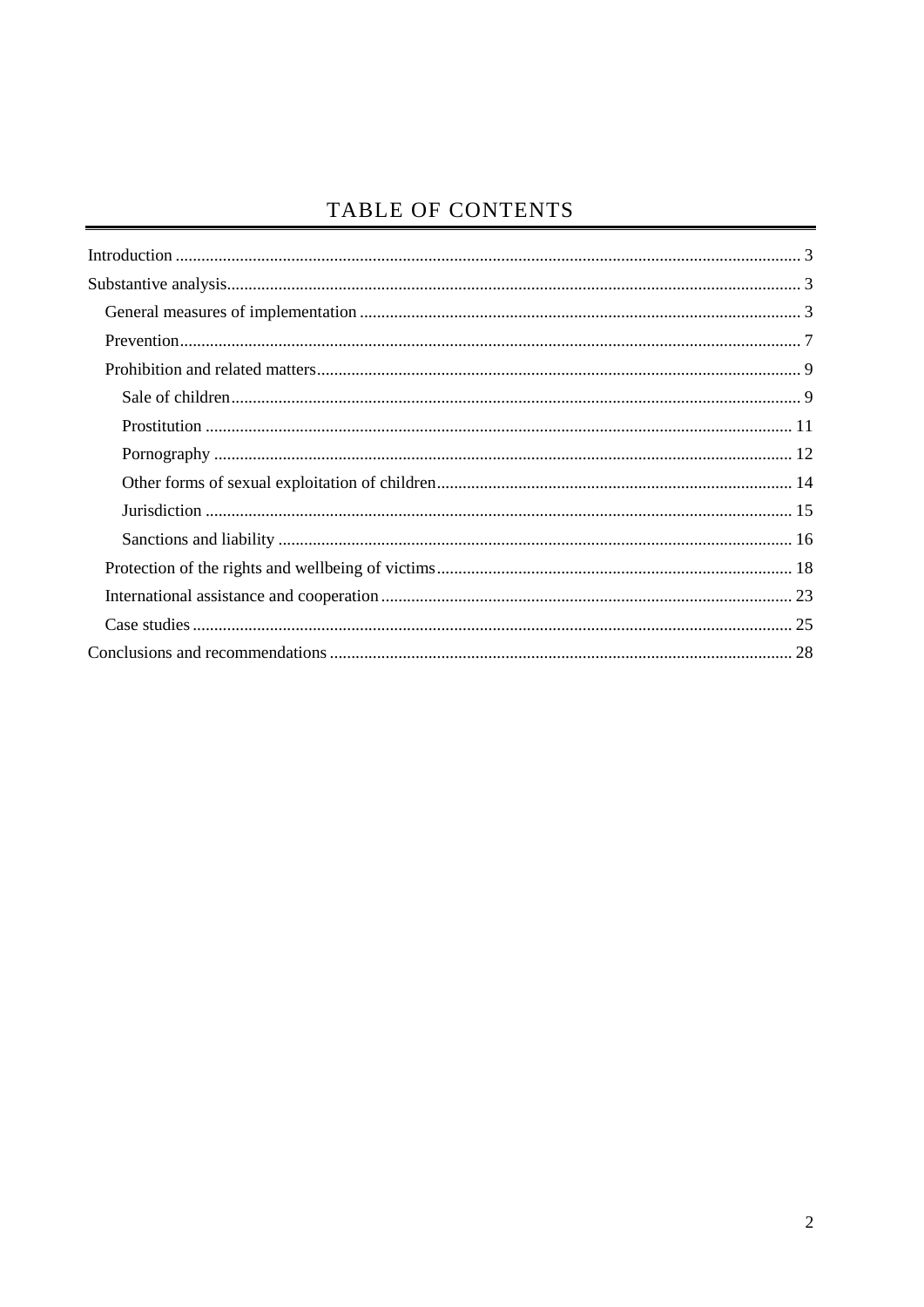- <span id="page-2-0"></span>1. The present NGO report follows the Luxembourg government's report on the implementation of the Optional Protocol to the Convention on the Rights of the Child on the sale of children, child prostitution and child pornography (hereinafter the OPSC or the Protocol), which was submitted to the UN Committee on the Rights of the Child in May 2014.
- 2. This report was prepared by ECPAT Luxembourg. The content of the report is based on ECPAT Luxembourg's own work experience and legal analysis, as well as on information provided by a number of other civil society organisations and child protection services in the country. These organisations all provided information directly related to their practical experience in working for the protection of children from sexual abuse and exploitation.

The full list of the organisations that provided information can be found at the end of this report.

# SUBSTANTIVE ANALYSIS

# <span id="page-2-2"></span><span id="page-2-1"></span>GENERAL MEASURES OF IMPLEMENTATION

# Legal status of the OPSC in national law

- 3. The 1989 UN Convention on the Rights of the Child (CRC) was ratified by Luxembourg on 7 March 1994 following the adoption of the law of 20 December 1993, which formally approved the Convention and amended certain provisions of the Luxembourg Civil Code.
- 4. The OPSC was signed by Luxembourg on 8 September 2000 and ratified on 2 September 2011 following the adoption of the law of 16 July 2011, which formally approved the OPSC as well as the Council of Europe Convention on the protection of children from sexual abuse and sexual exploitation and which amended certain provisions of the Luxembourg Criminal Code and the Code of Criminal Procedure.
- 5. It is noteworthy that Luxembourg's parliament (*Chambre des Députés*) has recently voted in favour of the ratification of the third Optional Protocol to the CRC on a Communications Procedure.
- 6. For a detailed list of the general legal framework relative to the rights of the child please refer to the Initial Report of Luxembourg.

# Reservations

7. Luxembourg has made reservations to Articles 2, 6, 7 and 15 of the CRC.<sup>1</sup> The reservations concern (i) a new spouse's consent for a child that is not his/hers to be raised in the conjugal home (ii) the legal status of children born to parents between whom marriage is prohibited (marriage between close relatives) (iii) sex information and voluntary pregnancy termination (iv) anonymous birth and (v) the capacity of children to exercise their right to association. Despite the recommendation of the CRC Committee to revoke such reservations, as well as an

 1 See [https://treaties.un.org/Pages/ViewDetails.aspx?src=IND&mtdsg\\_no=IV-11&chapter=4&lang=en#EndDec](https://treaties.un.org/Pages/ViewDetails.aspx?src=IND&mtdsg_no=IV-11&chapter=4&lang=en#EndDec)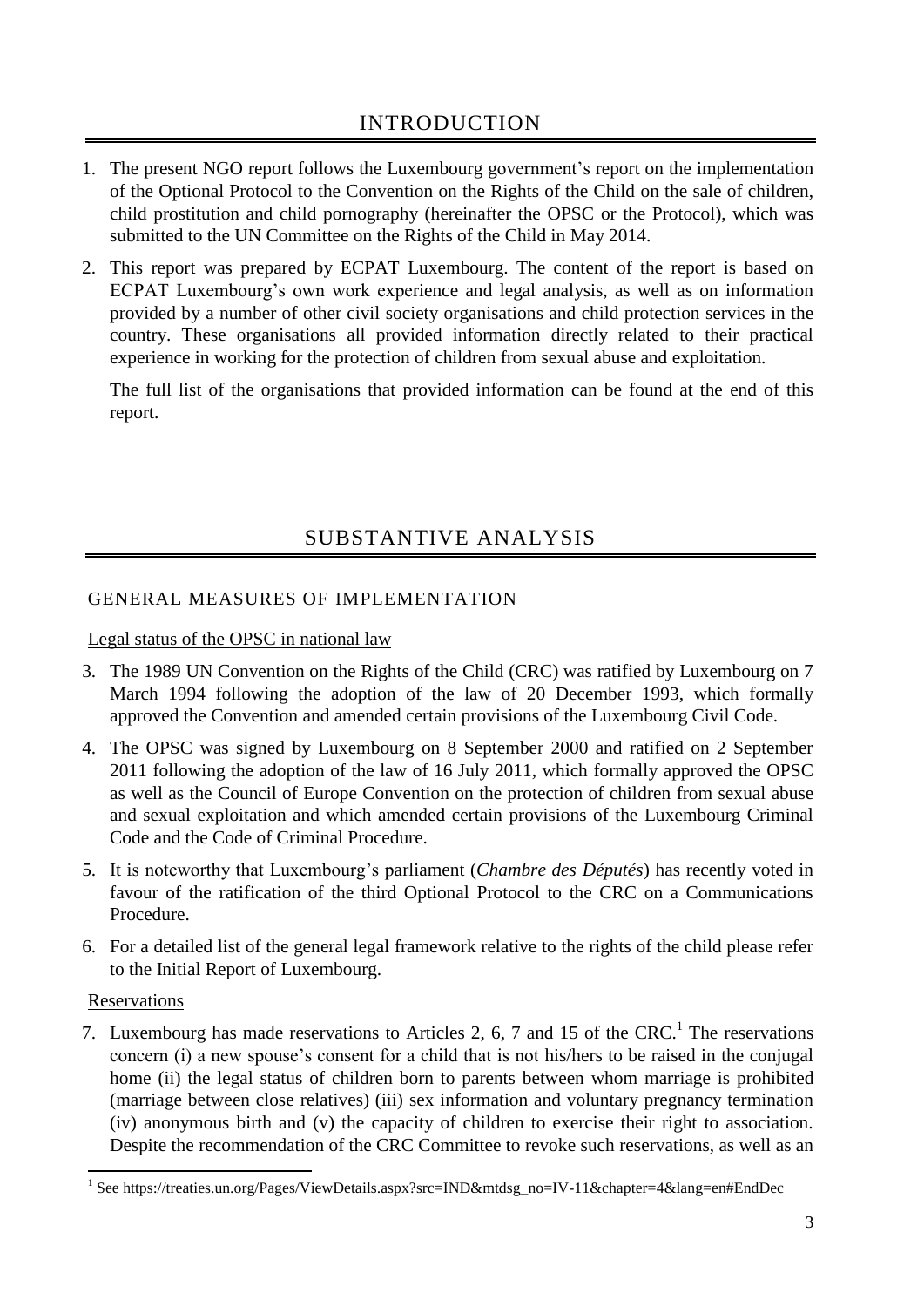oral statement by the Luxembourg delegation during the  $64<sup>th</sup>$  Session (2013) that reservations were expected to be lifted, $2$  the Initial Report of Luxembourg on the OPSC states that the government does not intend to lift the existing reservations.<sup>3</sup>

Coordination amongst governmental bodies and national strategies on the rights of the child

- 8. In 1996, at the First World Congress against the commercial sexual exploitation of children, the Luxembourg government adopted a National Action Plan (NAP) to combat the sexual exploitation of children.<sup>4</sup> The NAP contains provisions for a certain amount of preventive action, but it has now been out of date for several years. No information is available on the implementation of the NAP, and no evaluation of its impact has been carried out either by the Ministry of Family (previously responsible for matters related to the rights of the child) or by the Ministry of National Education, Childhood and Youth, the government body currently responsible for ensuring the implementation of children's rights.<sup>5</sup>
- 9. General coordination amongst governmental bodies relative to the rights of the child appears to exist, although in a partial manner. Indeed, six ministries participated in the preparation of the Initial Report of Luxembourg.<sup>6</sup> Moreover, with the law of 4 July 2008 relative to youth, Luxembourg established an interministerial committee responsible for developing youth policy through an interdisciplinary approach.<sup>7</sup>
- 10. The abovementioned law sets forth that a "National Plan of Action for Youth" shall be established by the Minister of National Education, Childhood and Youth, who shall also submit a report to parliament every five years on the situation of youth in Luxembourg.<sup>8</sup>
- 11. Despite the progress made in this area, it must still be noted that the National Plan of Action should include all children (which is not clear from the current reference to *youth*) and should be developed transversally across the government. More importantly, despite its inclusion in the law of 2008, no actual plan of action has yet been adopted by the government. In addition, an Integrated Child Protection System in Luxembourg is still lacking.<sup>9</sup>
- 12. The 2008 law on youth<sup>10</sup> created a National Children's Bureau (*Office National de l'Enfance*, *ONE*) under the Ministry of National Education, Childhood and Youth. ONE informs families and children in difficulty, through a single window approach, on available child protection measures and possible solutions. While the assistance proposed (e.g. psychological support, residential care) is financed by ONE, a financial contribution can also be requested from the parents.
- 13. The Ministry of National Education, Childhood and Youth thus remains the main body responsible for ensuring children's rights are respected in the country. However, child

-

<sup>2</sup> Child Rights Connect, *State Party examination of Luxembourg's 3rd and 4th Periodic Report*, 64th Session of the <sup>3</sup> Initial Report of Luxembourg, paragraph 5.

<sup>4</sup> Committee on the Rights of the Child, Consideration of reports submitted by State Parties under Article 44 of the Convention – Concluding observations: Luxembourg,  $31<sup>st</sup>$  May 2005.

<http://www.unhcr.org/refworld/publisher,CRC,CONCOBSERVATIONS,LUX,43f305330,0.html>

<sup>5</sup> ECPAT Luxembourg, Government Progress Report by country: Luxembourg, 2010.

<sup>6</sup> Initial Report of Luxembourg, paragraph 1.

<sup>7</sup> Mémorial, Journal Officiel du Grand-Duché de Luxembourg, Recueil de Législation, A – No 109, 25 juillet 2008, Loi du 4 juillet 2008 sur la jeunesse, article 5.

<sup>8</sup> Ibid., article 15.

<sup>9</sup> European Union Agency for Fundamental Rights (FRA), *Mapping Child Protection Systems in the EU*, 2015: Luxembourg.

<sup>&</sup>lt;sup>10</sup> Mémorial, Journal Officiel du Grand-Duché de Luxembourg, Recueil de Législation, A – No 109, 25 juillet 2008, Loi du 4 juillet 2008 sur la jeunesse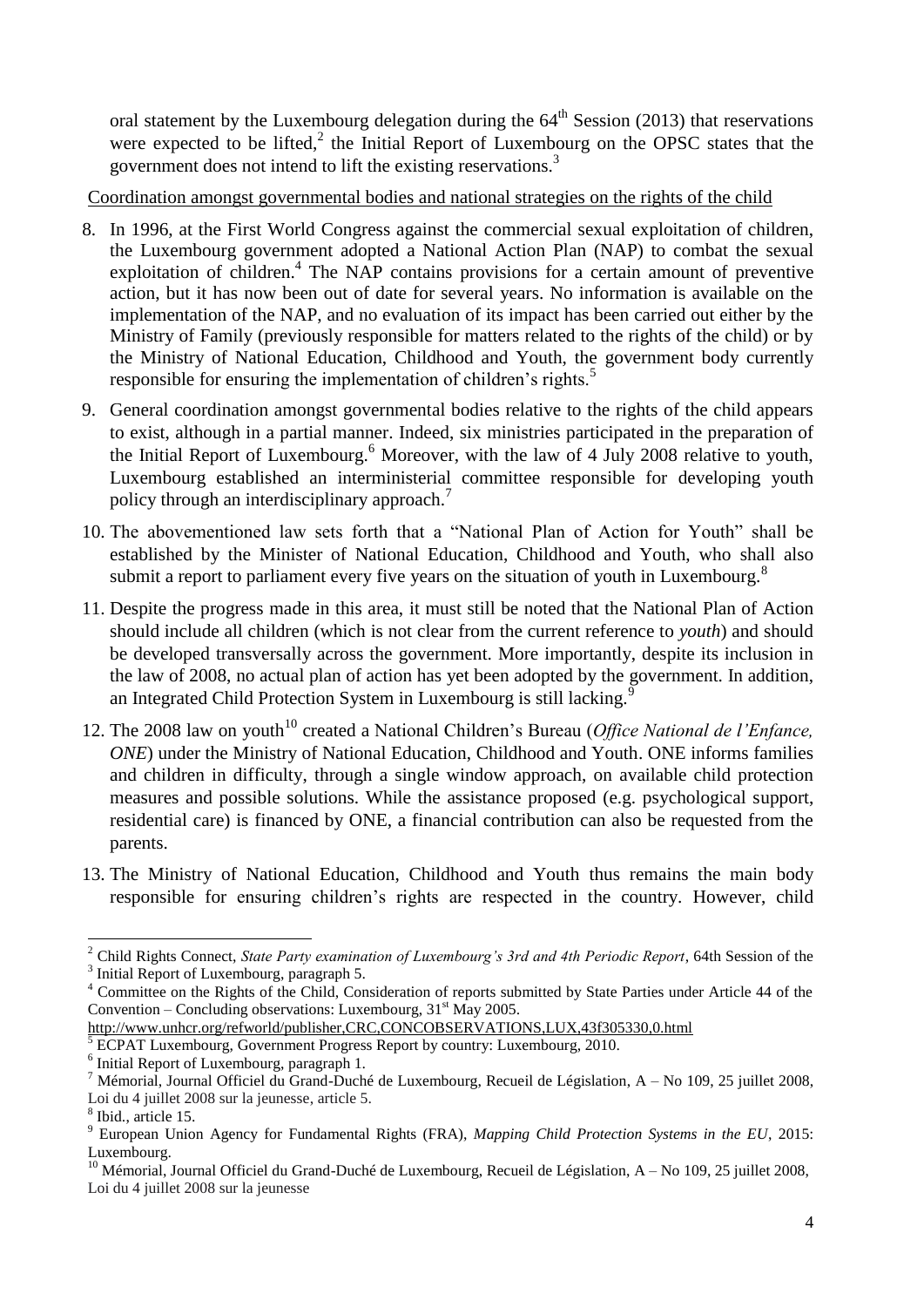protection in Luxembourg would benefit from a more integral approach and more concerted efforts to involve and engage other Ministries as well as civil society actors.

14. It is noteworthy that the drafting of a bill that would amend the current law on child protection (*loi relative à la protection de la jeunesse*) from 1992, and which is supposed to improve the protection of children in a considerable manner and in a number of aspects, has been ongoing for years and has been suspended on several occasions (e.g. last suspension between 2011 and 2014). No recent official information on the progress of the bill is available.<sup>11</sup>

Role of independent national human rights institutions in monitoring the OPSC

- 15. Luxembourg's National Human Rights Commission (*Commission consultative des Droits de l'Homme du Grand-Duché de Luxembourg*) has been designated the role of National Rapporteur for human trafficking, including child sex trafficking.<sup>12</sup>
- 16. The Ombudsperson for the Rights of the Child (Ombuds-Comité fir d'Rechter vum Kand, ORK) is responsible for ensuring the implementation of the UN Convention concerning the Rights of the Child, including its Optional Protocols.<sup>13</sup> While it is the role of the Ombudsperson for the Rights of the Child to monitor the national child protection system, the mandate of the Ombudsperson's office continues to be vague and its independence questionable. Indeed, the Ombudsperson's office is still attached to the Ministry of National Education, Childhood and Youth, and its budget depends on the budget allocation made within the Ministry (and thus varies according to political will).<sup>14</sup> The current budget is limited and the Ombudsperson has only one jurist and a secretary, both working part time, to assist him in fulfilling his tasks. The capacity of the Ombudsperson to fulfil his mandate satisfactorily is thus limited. An ongoing drafting process of a bill that would amend Luxembourg's law on child protection<sup>15</sup> contains a proposal to reorganise the office and place it under the parliament, but there are currently no guarantees that the bill will pass. In addition, the procedure to appoint the Ombudsperson lacks transparency and is not based on any official criteria.

# Dissemination of the OPSC

17. Little information was found on initiatives to disseminate information on the CRC and the OPSC. There are sporadic initiatives to provide information on these instruments by the Ombudsperson's office and by schools, but no concerted efforts have been made.

#### Training of relevant professional groups

18. Luxembourg requires accreditation in social work in order to work in the child protection system, and also has a vetting procedure. Nevertheless, it does not require specific training, nor does it foresee a procedure to assess or evaluate child protection professionals.<sup>16</sup> It

 $11$  For information regarding the bill, see:

[http://www.chd.lu/wps/portal/public/RoleEtendu?action=doDocpaDetails&backto=/wps/portal/public/Recherche/Au](http://www.chd.lu/wps/portal/public/RoleEtendu?action=doDocpaDetails&backto=/wps/portal/public/Recherche/AucunResultat&id=5351) [cunResultat&id=5351](http://www.chd.lu/wps/portal/public/RoleEtendu?action=doDocpaDetails&backto=/wps/portal/public/Recherche/AucunResultat&id=5351)

<sup>12</sup> Mémorial, Journal Officiel du Grand-Duché de Luxembourg, Recueil de Législation, A – No 63, 14 avril 2014, Loi du 9 avril 2014 renforçant le droit des victimes de la traite des êtres humains, article 1<sup>er</sup>.

<sup>&</sup>lt;sup>13</sup> Mémorial, Journal Officiel du Grand-Duché de Luxembourg, Recueil de Législation, A – No 129, 9 juin 2009, Loi du 8 mai 2009 sur l'assistance, la protection et la sécurité des victimes de la traite des êtres humains.

 $14$  This has previously been the object of criticism by the CRC Committee.

<sup>&</sup>lt;sup>15</sup> Mémorial, Journal Officiel du Grand-Duché de Luxembourg, Recueil de Législation, A – No 70, 25 septembre 1992, Loi du 10 août 1992 relative à la protection de la jeunesse.

<sup>&</sup>lt;sup>16</sup> European Union Agency for Fundamental Rights (FRA), *Mapping Child Protection Systems in the EU*, 2015: Luxembourg.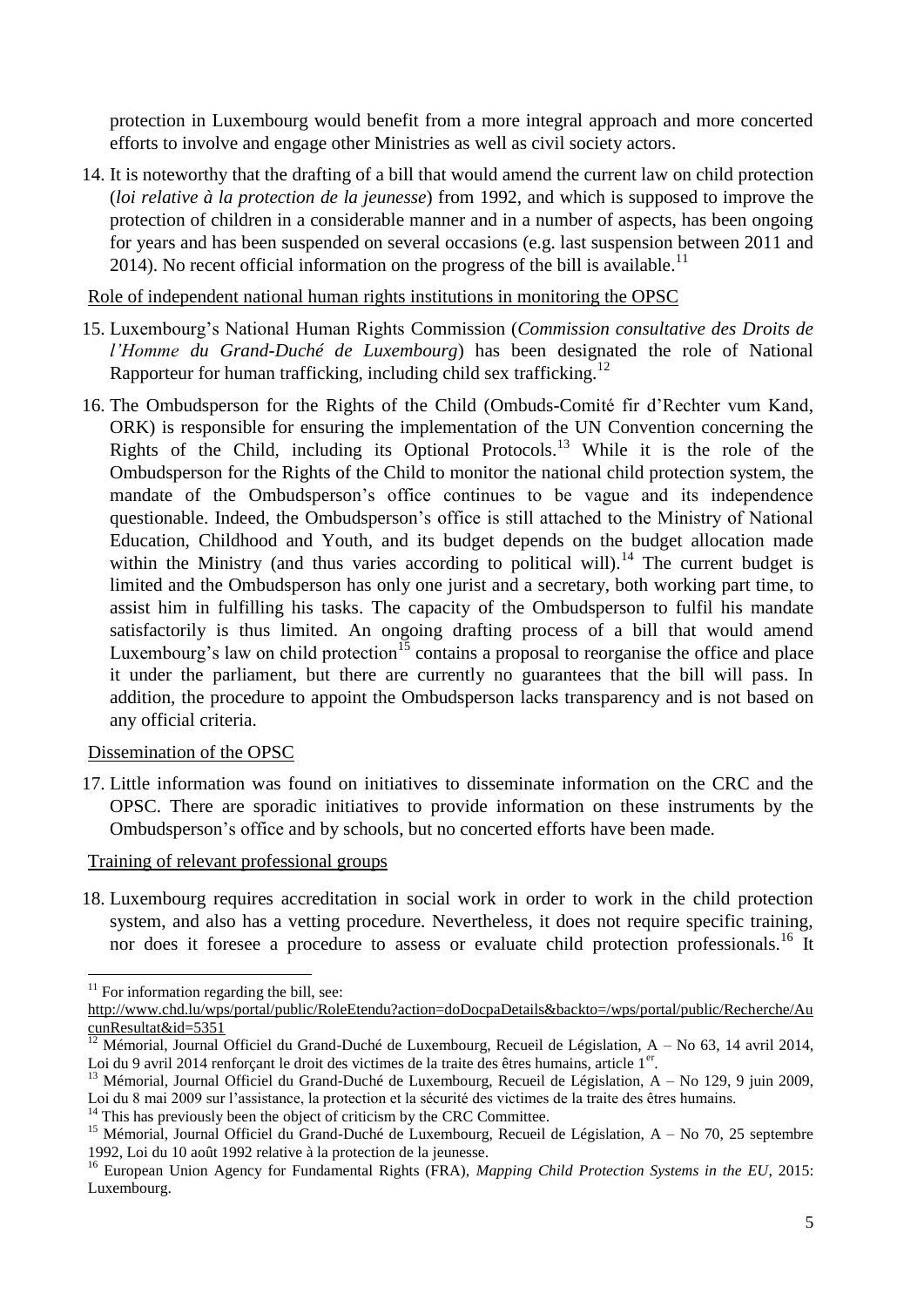became clear from interviews with child protection professionals in Luxembourg that the level of training is generally felt to be insufficient with respect to the topics addressed by the OPSC. There is a need for at least a general knowledge of human rights and children's rights among a broader range of professionals, including social workers and law enforcement, but also administrative workers who receive and assess the case files of children that may be victims of sale, trafficking and/or exploitation in order to provide them with official documents. Furthermore, there is a need for specialised training for those likely to take responsibility or provide care for victims of sale and exploitation, in order to ensure the right approach and treatment of these victims.

- 19. It was observed that even when opportunities for training on how to handle cases of trafficking and exploitation exist they are not always considered to be a priority as the number of such cases remains low in Luxembourg. The training is therefore sometimes seen as superfluous or as something that takes time away from other, more pressing concerns.
- 20. With regard to children who are victims of trafficking and who may be particularly vulnerable to sexual exploitation such as prostitution, the abovementioned National Rapporteur for human trafficking has noted that there is an enormous need for complementary training for all professionals likely to come into contact with victims of trafficking. Certain professionals do not know how to detect a victim of trafficking and/or do not know whom to contact in a situation where a person is suspected to be a victim of trafficking.

#### Reporting obligations

- 21. Child protection professionals are under a general obligation to report cases of child abuse and mistreatment in accordance with the law relating to "non assistance of a person in danger ("*non-assistance à personne en danger*").<sup>17</sup> However, this law is limited in its scope and can be interpreted narrowly as to include only such cases where there is an imminent danger to the child. Furthermore, there is no legal obligation for civilians in general to report cases of child abuse / neglect / exploitation.<sup>18</sup>
- 22. ECPAT Luxembourg, in collaboration with the Public Prosecutor's Office and the Criminal Investigation Police (*Police judiciaire*), has created a website enabling the general public to report cases of child sexual exploitation to the police through completing an online form: [www.childprotection.lu](http://www.childprotection.lu/). ECPAT Luxembourg has also run an awareness-raising campaign promoting the website and encouraging the general public to report suspected cases of child sexual exploitation to the police. Due to the legal system in Luxembourg and the reluctance of the judicial system to create a situation where the online reporting mechanism could be used to make slanderous or false accusations, it is not possible to report anonymously. Since there is no legal obligation to report, the lack of an anonymous reporting mechanism may represent an inhibiting factor.

#### Data collection and monitoring

1

23. As already noted in the Complementary Report to the  $3<sup>rd</sup>$  and  $4<sup>th</sup>$  national report (2001-2009) on the rights of the child,<sup>19</sup> an increasing number of accounts of child sexual exploitation in Luxembourg are emerging. However, this information is often anecdotal and there is no

<sup>&</sup>lt;sup>17</sup> Grand-Duché de Luxembourg, Code Pénal, article 410-1.

<sup>18</sup> European Union Agency for Fundamental Rights (FRA), *Mapping Child Protection Systems in the EU*, 2015: Luxembourg.

<sup>&</sup>lt;sup>19</sup> Rapport Supplémentaire au 3e et 4e rapport national (2001-2009) sur les droits de l'enfant à Luxembourg, Rédigé par le Groupe RADELUX, 2011, p.37.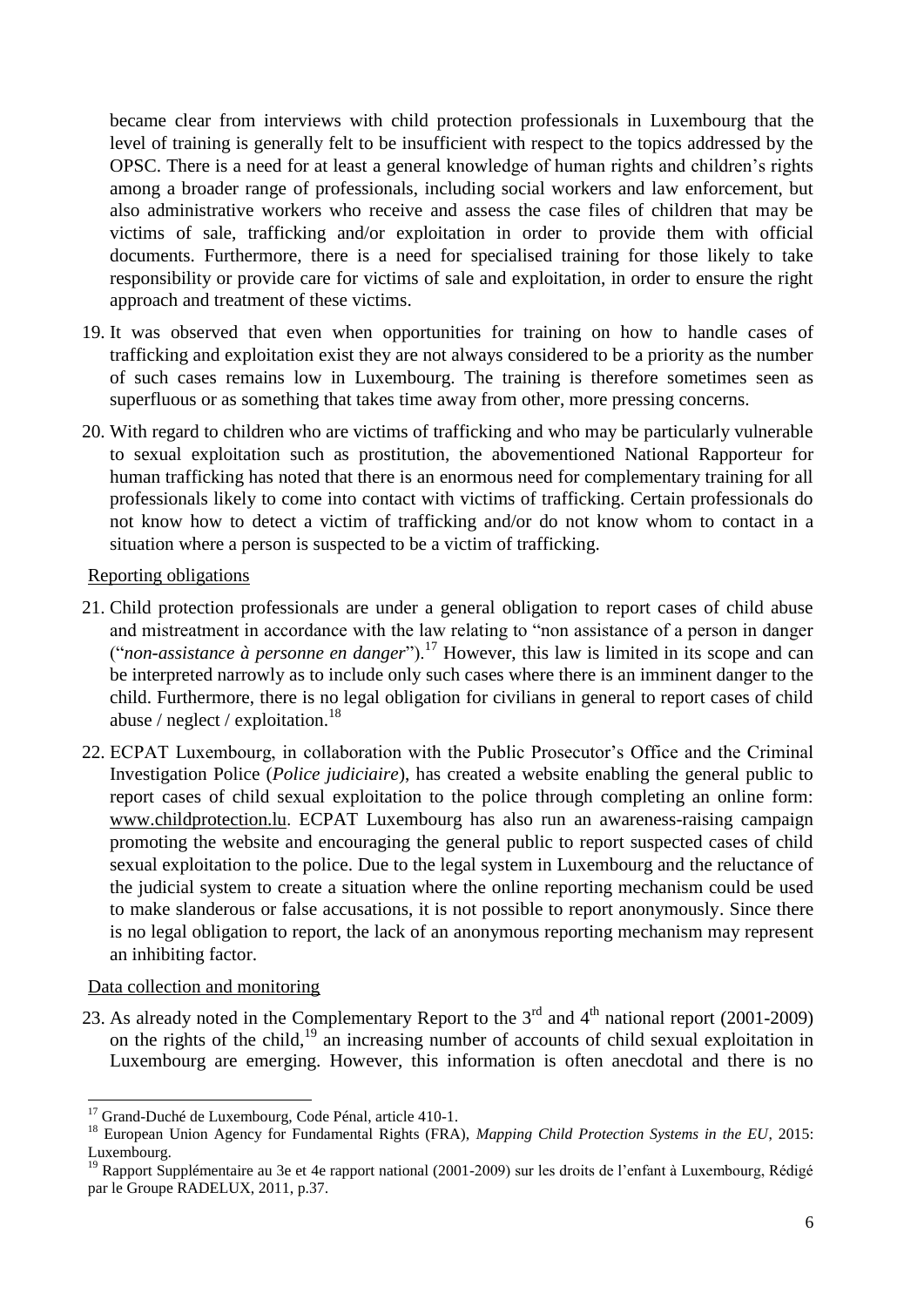accurate or scientific data. The lack of adequate data collection mechanisms constitutes a serious obstacle to child protection and to the prevention of child sexual exploitation. Without this fundamental data it is not only impossible to estimate the scale of the problem, but it is also difficult to engage in a serious and in-depth debate as well as to draw public interest to the issue of child sexual exploitation. This has resulted in inadequate resources for research and project work on the issue.

- 24. The lack of data also makes it impossible to assess the impact of prevention and protection efforts and has made it easier for the government to ignore the need for national strategies and plans of action, both on children's rights in general and on sexual exploitation in particular.
- 25. With regard to children who are victims of trafficking and who may be particularly vulnerable to sexual exploitation such as prostitution, the abovementioned National Rapporteur for human trafficking notes that the collection of statistical data seems to represent a general problem in the country, and that existing data is not systematically centralised by the Ministry of Justice as planned. Data requested by the European Coordinator on human trafficking is incomplete or inexistent and the data that the Ministry of Justice has collected is not consistent with the numbers provided by the police or by the Council of Europe Group of Experts on Action against Trafficking in Human Beings (GRETA). As a consequence, the National Rapporteur does not consider it possible to provide an overview of the situation in Luxembourg.
- 26. The need for a serious and systematic data collection system was widely recognised by all child protection professionals that ECPAT Luxembourg met with during the preparation of the present report and a unanimous recommendation to the CRC Committee to grant priority to this matter was made.

# <span id="page-6-0"></span>PREVENTION

Awareness raising, education, and training for the general public, including children

- 27. A number of organisations in Luxembourg work on the prevention of sexual exploitation of children, in particular on issues related to child pornography and new technologies (e.g. grooming, sexting). Their activities are described in the following paragraphs.
- 28. ECPAT Luxembourg organises occasional workshops with adolescents to raise awareness and discuss the risks of all forms of child sexual exploitation. However, this activity is not systematic.
- 29. The Kanner-jugendtelefon (KJT) operates the national helpline for children 116 111 and offers online counselling via its website [www.kjt.lu](http://www.kjt.lu/) for children and adolescents. The KJT also operates the Elterentelefon 26 64 05 55 (Ecoute parents), the national helpline for parents.
- 30. The Online Help supporting parents and the Online Help supporting children and youth are new services that were launched in 2015. They offer online counselling specially addressing English speaking parents and children/youth living in Luxembourg.
- 31. BEE SECURE conducts regular training in schools on Internet safety, including the risks of grooming, sexting, and online sexual exploitation. BEE SECURE training is mandatory for all 7th grade classes in secondary schools, making Luxembourg the only country in Europe which has established mandatory training on safer Internet use within the education system. Training sessions are also offered for other secondary and primary school classes as well as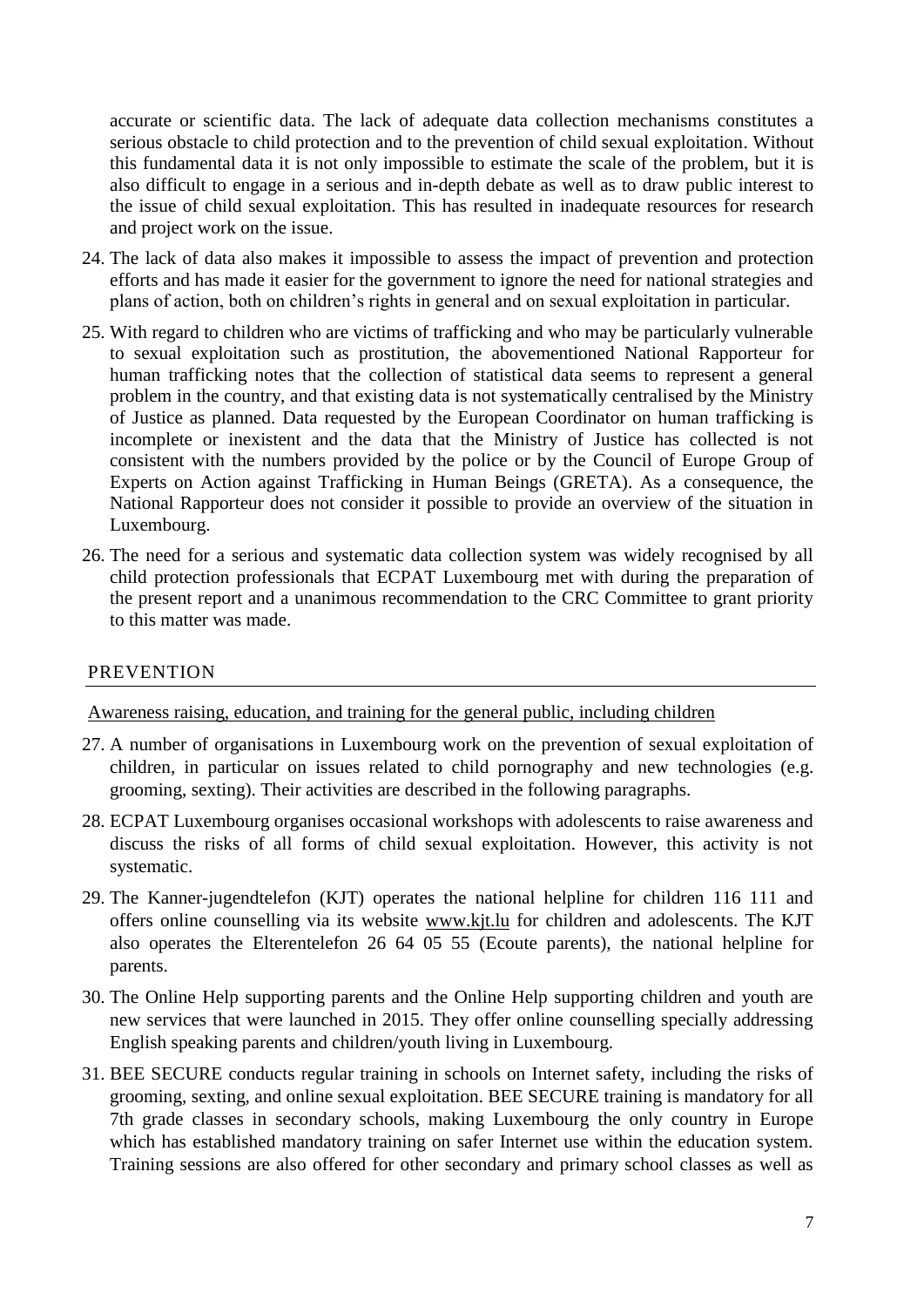for teachers and parents. BEE SECURE also receives requests from youth clubs, seniors' clubs or local initiatives. The financing for the training is provided by the Ministry of Education, Children and Youth. All BEE SECURE trainers work under a label, which guarantees a minimum level of competence, and defines standards and approaches. The label was developed in 2012 and helps to ensure and to monitor the quality and quantity of training.

- 32. From January to October 2014 BEE SECURE carried out 627 training sessions in total (249 in primary schools and 371 in secondary schools), including the totality of 7th graders in Luxembourg. It also carried out 36 information evenings for parents, 12 training-for-trainers, 23 training sessions in youth clubs, and 17 sessions for senior citizens and others.
- 33. The content of BEE SECURE's training includes technical aspects of Internet security and protection (passwords etc.) as well as behavioural aspects of Internet safety, such as potential harmful content, risks of posting content online, sexting, contact with strangers, grooming, privacy settings, spam, cyberbullying and excessive use of new technologies.
- 34. The BEE SECURE Helpline, operated by Kanner-Jugendtelefon, is open during office hours and offers advice and counselling on Internet related questions such as parental control software, technical settings, online fraud, privacy settings in social networking sites, cyberbullying, sextortion etc.
- 35. The BEE SECURE Stopline, operated by Kanner-Jugendtelefon and member of the INHOPE (International Association of Internet Hotlines) network is the national hotline for reporting potential illegal content encountered online. It provides the general public with the opportunity to report content anonymously via its website stopline.bee-secure.lu. The BEE SECURE Stopline deals with child sexual abuse material, referred to as child pornography under article 384 of the Luxembourg Criminal Code.
- 36. In 2014, the BEE SECURE Stopline received a total of 1159 reports of potential child sexual abuse material. 683 reports were classified as illegal by the BEE SECURE Stopline operators (59%) and a total of 561 reports were forwarded to law enforcement authorities and/or a partner hotline from the INHOPE network (48%). 13% of the child sexual abuse material identified was hosted in Luxembourg. A good collaboration between hotline, law enforcement authorities and domestic Internet service providers results in very fast notice and takedown times of child sexual abuse material hosted in Luxembourg. In general, child sexual abuse material is removed in less than 48 hours.
- 37. 199 reports (29%) of the reports classified as child sexual abuse material by the BEE SECURE Stopline operators could be considered as self-generated content (sexting). There is no knowledge of the potential underlying reasons (blackmailing, grooming, proving a relationship, exploring sexuality etc).
- 38. Planning Familial is a non profit organisation promoting sexual and emotional health as a fundamental human right. The organisation provides regular training in sexual and emotional health for all  $6<sup>th</sup>$  to  $8<sup>th</sup>$  graders, but it is not obligatory and must be requested by each school. Moreover, training is provided to teachers and social workers, and issues related to sexual abuse are always raised during such training. Planning Familial also has a health centre in Luxembourg where people can receive free information, contraception and assistance in pregnancy questions. Special attention is granted to young persons.
- 39. ErwuesseBildung is a Christian non profit organisation that provides training for adults, including media training. The organisation also organises awareness raising sessions for parents, especially related to the risks that new information and communication technologies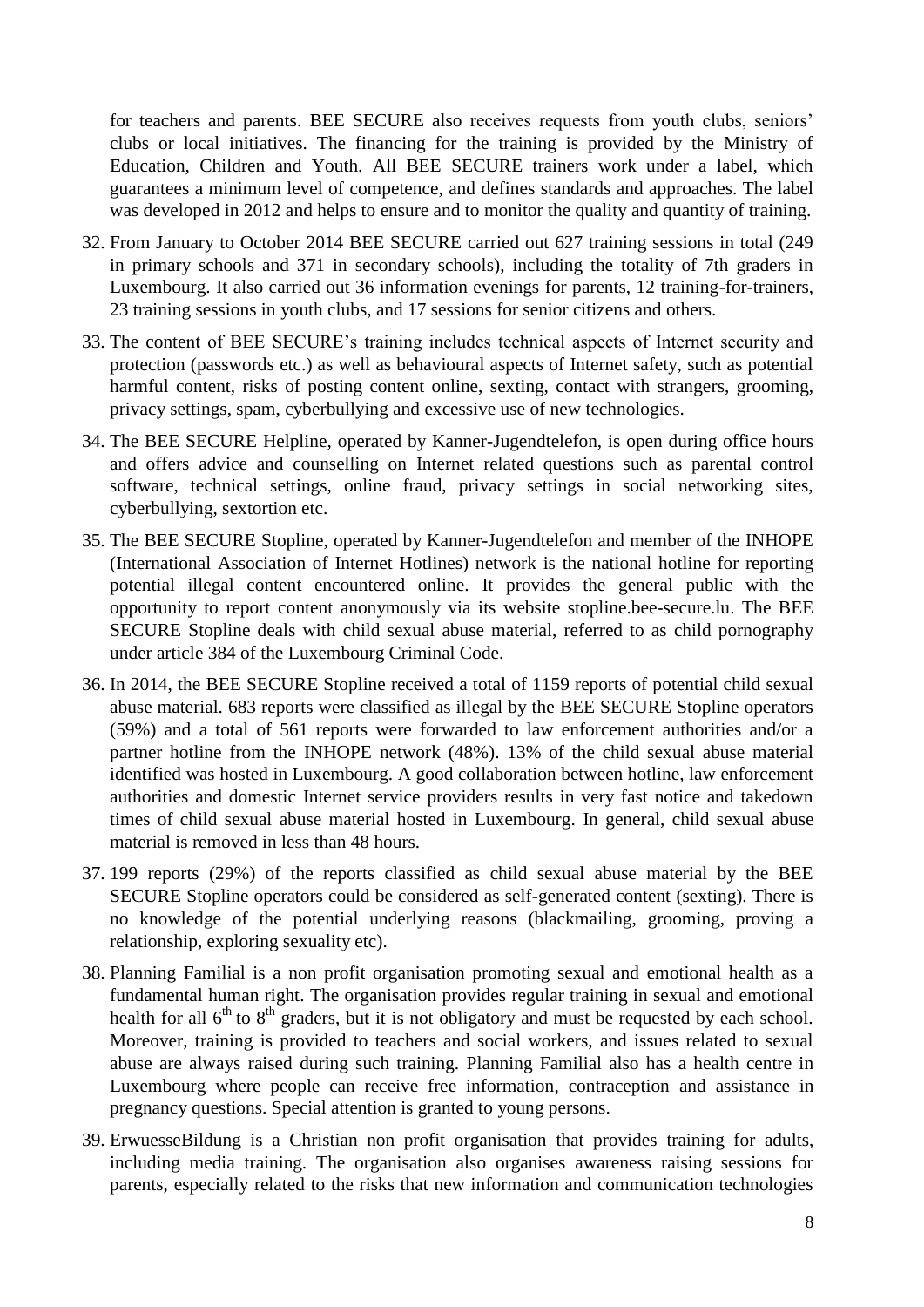can pose to children. ErwuesseBildung collaborates with Planning Familial, BEE SECURE and ECPAT Luxembourg on the topic of media and sexuality.

#### Support for vulnerable groups

- 40. Fondation jugend an drogen hëllef provides support to people with a drug dependency as well as their families. They run a special programme that supports pregnant women and women with young children to take care of their children and safeguard the child's health and wellbeing.
- 41. Children who are seeking asylum, are unaccompanied, are refugees or do not have the legal documents required, are especially vulnerable to sexual exploitation.<sup>20</sup> The case of a young Ecuadorean referred to in the 2009 report of the Ombudsperson for the Rights of the Child (*Ombuds-Comité fir d'Rechter vum Kand*) presented to the Luxembourg government and parliament shows that it is not certain whether minors in such situations receive adequate protection. $21$

#### Sale of children

42. Little or no efforts are made in Luxembourg to prevent the sale of children, as this is not considered an issue of concern (indeed there have been no officially registered cases of the sale of children in the country).

# <span id="page-8-0"></span>PROHIBITION AND RELATED MATTERS

43. A number of new laws have been adopted and the Luxembourg Criminal Code has been amended to ensure the criminalisation of all acts covered by the OPSC.

# <span id="page-8-1"></span>SALE OF CHILDREN

1

44. The Initial Report of Luxembourg, submitted to the CRC Committee in May 2014, indicated that the sale of children was not directly governed by the Luxembourg Criminal Code. While this information was correct until early 2014, it changed with the adoption of the law of 9 April 2014 relative to strengthening the rights of victims of human trafficking.<sup>22</sup> The said law amended the Criminal Code and the law of 8 May 2009 relative to the assistance, the protection and the security of victims of human trafficking, and introduced the following definition of 'sale of children':

*Constitue l'infraction de vente d'enfants tout acte ou toute transaction en vertu desquels un enfant est remis par toute personne ou tout groupe de personnes à une autre personne ou groupe des personnes contre rémunération ou tout autre avantage.<sup>23</sup>*

<sup>&</sup>lt;sup>20</sup> Children's Rights Information Network, Child Rights references in universal periodic review, 2009. Available at: http://www.crin.org/resources/infodetail.asp?ID=19641

<sup>&</sup>lt;sup>21</sup> Ombuds-Comité fir d'Rechter vum Kand, 2009 Report to the government and parliament.

<sup>&</sup>lt;sup>22</sup> Mémorial, Journal Officiel du Grand-Duché de Luxembourg, Recueil de Législation, A – No 63, 14 avril 2014, Loi du 9 avril 2014 renforçant le droit des victimes de la traite des êtres humains.

<sup>23</sup> Idem, Article 2, portant modification à l'article 382-1(4).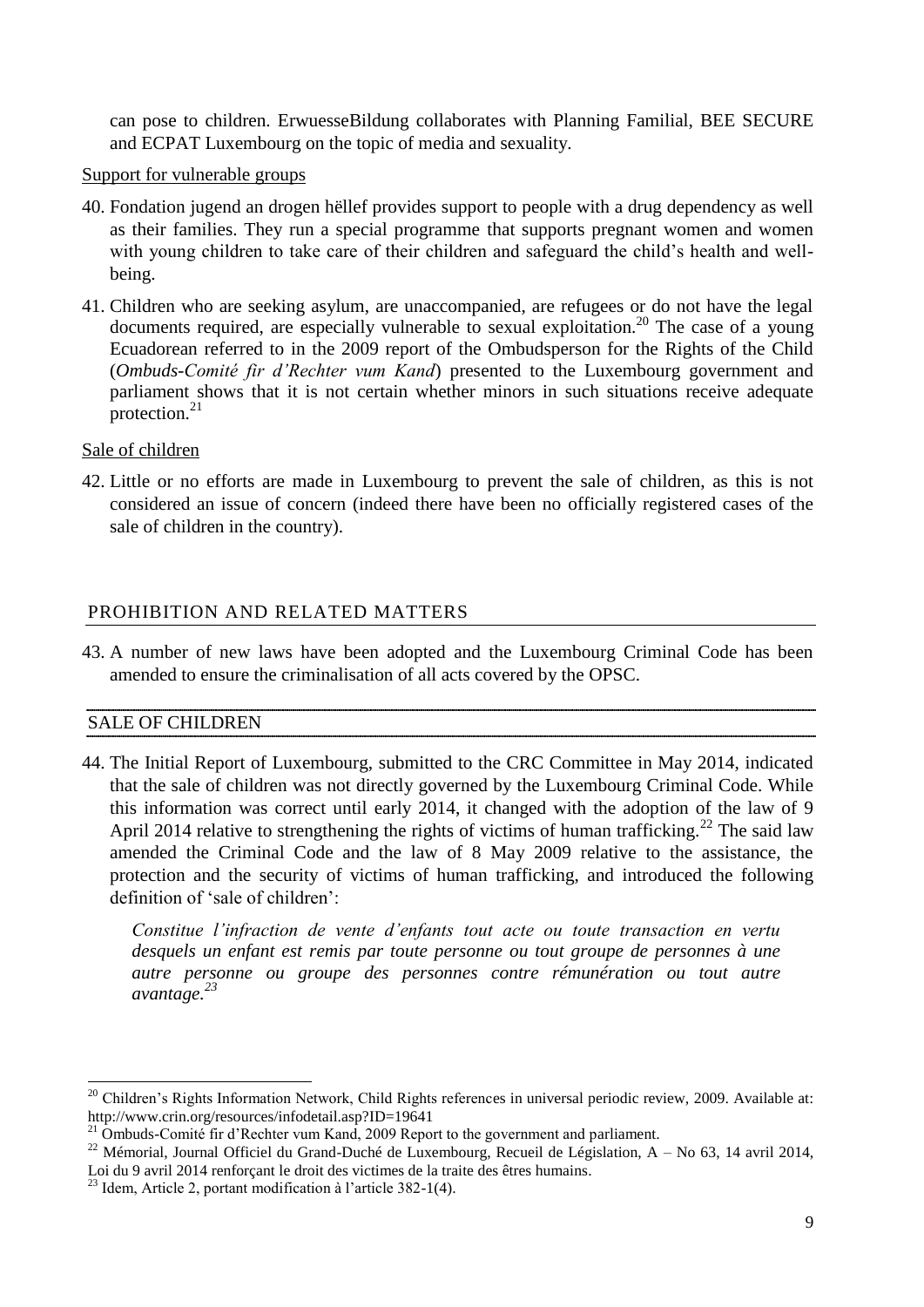This definition, which has been included in article 382-1(4) of the Luxembourg Criminal Code, provides the same definition for the sale of children as set forth in article 2(a) of the OPSC.

- 45. The provision on the sale of children does not provide specific details as to the purpose of such acts (e.g. sexual exploitation, forced labour, transfer of organs or adoption). Such details are, however, expressly covered by the Criminal Code under article 382-1(1) relative to trafficking of human beings (as amended by the abovementioned law of 9 April 2014), which covers trafficking for the purposes of: sexual exploitation, forced labour, coerced begging, transfer of organs, and coerced criminality.
- 46. The lack of a clear definition regarding the purpose of the sale of children, for instance for illegal adoption, represents a potential weakness in the existing legal framework, and does not appear to be in strict conformity with the requirements of article  $3(1)$  OPSC.<sup>24</sup>

Data on the sale of children

-

- 47. Although there has been no official case of a child being sold in Luxembourg, unofficial information provided by national child protection professionals indicate that there may have been at least one such case.
- 48. A person of non-Luxembourgish nationality who was not a legal resident in the country came to inform the Office of the Ombudsperson that he was the father of a child living in Luxembourg. According to the man, the child had been procreated with his sperm via a surrogate mother. Due to the imprecise information provided by the man and the suspicion it raised, the Ombudsperson informed the Public Prosecutor's Office. No direct action was taken until weeks later when police intervened in a separate case of domestic violence in Luxembourg and discovered a 15-month-old baby with no official documents. The adult couple, both of non-Luxembourgish identity, claimed that they were adopting the baby and that the procedure was ongoing. Nevertheless, in accordance with national law, an adopted child can only reside with his/her adoptive parents once the adoption procedure is finalised. Despite this, it took the authorities several weeks before the child was taken from the couple and placed in a residential care facility. No further security measures, such as ensuring that the child's new address was protected, were initially taken.<sup>25</sup>
- 49. Another potential case was that of a girl from a non-EU country living in Luxembourg under a false name. It has not been established whether this case initially concerned the sale or trafficking of the child. The girl was living with a couple who were not her parents and was obliged to work in their restaurant. She was often missing from school and when she was present she was so tired that she would fall sleep. Her behaviour in school raised suspicion and she was placed in a residential care institution for girls. The situation was difficult because the girl claimed not to be a minor and wished to leave the residence where she had

 $24$  OPSC, Article 3(1): Each State Party shall ensure that, as a minimum, the following acts and activities are fully covered under its criminal or penal law, whether these offences are committed domestically or transnationally or on an individual or organized basis:

<sup>(</sup>a) In the context of sale of children as defined in Article 2: (i) The offering, delivering or accepting, by whatever means, a child for the purpose of: a. Sexual exploitation of the child; b. Transfer of organs of the child for profit; c. Engagement of the child in forced labour; (ii) Improperly inducing consent, as an intermediary, for the adoption of a child in violation of applicable international legal instruments on adoption;

<sup>(</sup>b) Offering, obtaining, procuring or providing a child for child prostitution, as defined in Article 2;

<sup>(</sup>c) Producing, distributing, disseminating, importing, exporting, offering, selling or possessing for the above purposes child pornography as defined in Article 2.

 $^{25}$  Ombuds-Comité fir d'Rechter vum Kand, 2013 Report to the government and parliament, p.55.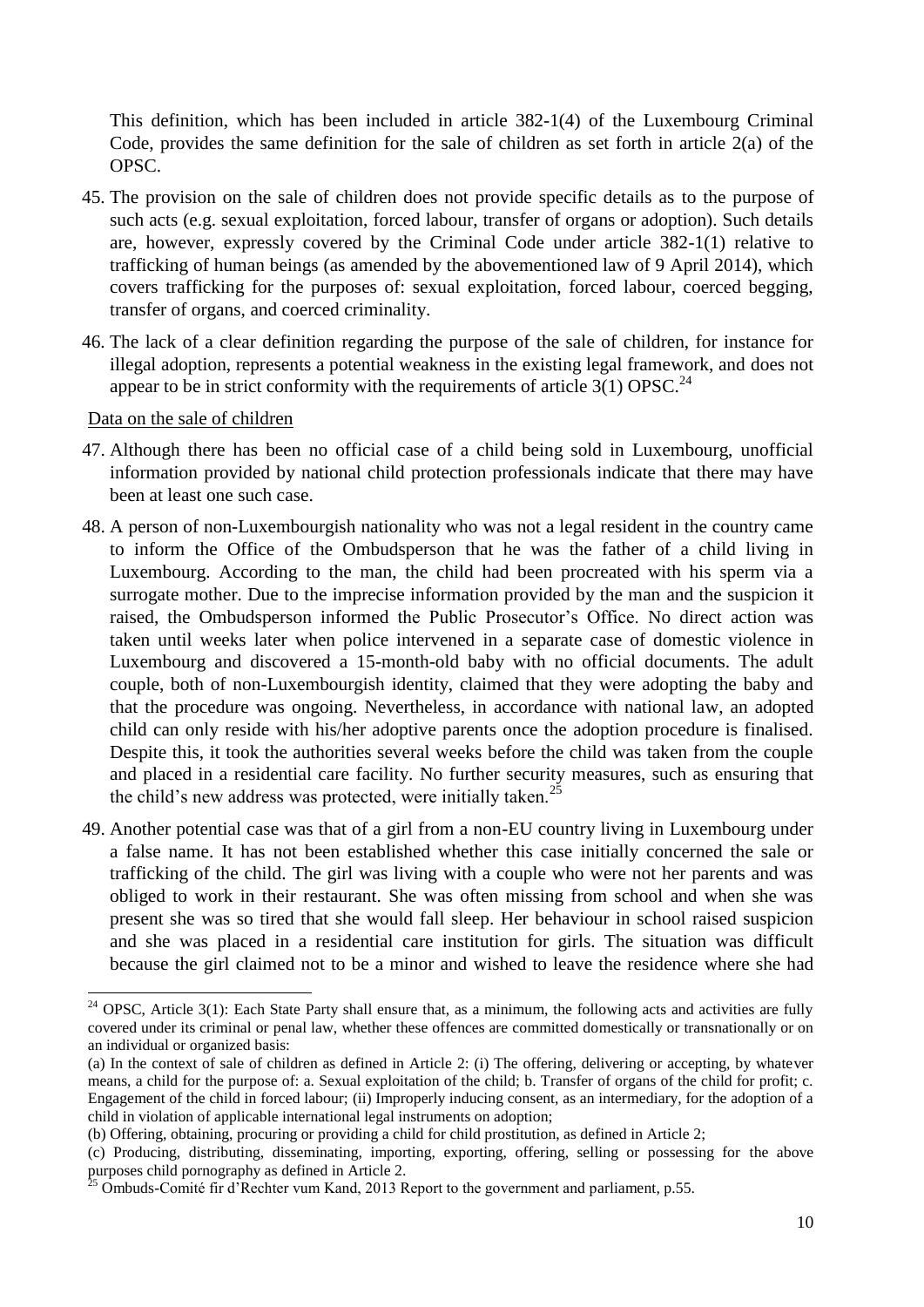been placed. It took a long time before the girl's identity and age could be established and she could be issued with new identity papers and finally move on with her life.

50. On a positive note, it should be noted that a presumed victim is entitled to treatment reserved for minors when there is doubt regarding his/her age. The person is, thus, entitled to protection rather than accused of living and working in the country illegally.

#### <span id="page-10-0"></span>PROSTITUTION

- 51. Although pimping is illegal in Luxembourg, prostitution is legal as long as no third party profits from the transaction. There is a general acceptance of prostitution in the country, and soliciting sex is allowed for adults in certain streets of the city during night time. A reform of the legal framework regarding prostitution is currently foreseen by the government.
- 52. Articles 379 et seq. of the Luxembourg Criminal Code refer to the exploitation of children under the age of 18 through prostitution and the procurement of children for prostitution.<sup>26</sup> The Criminal Code clearly sets forth that anyone who shall have encouraged, facilitated or favoured the debauchery, the corruption or the prostitution of a minor under the age of 18 ; anyone who shall have recruited, exploited, coerced, forced, threatened or had recourse to a minor under the age of 18 for the purposes of prostitution, or who shall have favoured or benefitted from such an action ; anyone who shall have been present at pornographic performances involving a minor under the age of 18 ; anyone who shall have threatened, coerced or forced a minor under the age of 18 to deliver him/herself to sexual activities with a third person, shall be punished by the law.
- 53. Nevertheless, no clear definition of the term « child prostitution », as can be found in the OPSC article 2b), is provided by the Luxembourg Criminal Code.
- 54. The sanctions for the abovementioned offences increase if the child is under 16 years of age or under 11 years of age.<sup>27</sup> Moreover, the sanctions can be doubled if the person committing the offence has abused his/her position of authority over the child (e.g. he/she is the child's parent or legal guardian). $^{28}$

#### Sexual exploitation of children in travel and tourism

- 55. The recourse by Luxembourgish nationals or residents to child prostitution abroad, also known as the sexual exploitation of children in travel and tourism, or "child sex tourism", is covered by the Luxembourg law relative to extraterritorial jurisdiction, set forth in article 5-1 of the Code of Criminal Procedure.<sup>29</sup>
- 56. ECPAT Luxembourg is the Local Code Representative (LCR) for the Code of Conduct to protect children from sexual exploitation in travel and tourism, $30$  a joint initiative between NGOs and the tourism industry which aims to raise awareness and provide tools and support to the tourism industry in order to prevent the sexual exploitation of children. In its capacity as LCR, ECPAT Luxembourg provides training on child protection to tourism professionals as well as advice on how to set in place a child protection policy within companies working in the travel and tourism sector.

<sup>1</sup>  $^{26}$  Grand-Duché de Luxembourg, Code Pénal, Titre VII, Chapitre IV, articles 379-381.

 $27$  Ibid., articles 379 and 379bis.

<sup>28</sup> Ibid., article 380.

<sup>&</sup>lt;sup>29</sup> Grand-Duché de Luxembourg, Code d'Instruction Criminelle, article 5-1.

<sup>&</sup>lt;sup>30</sup> Se[e www.thecode.org](http://www.thecode.org/)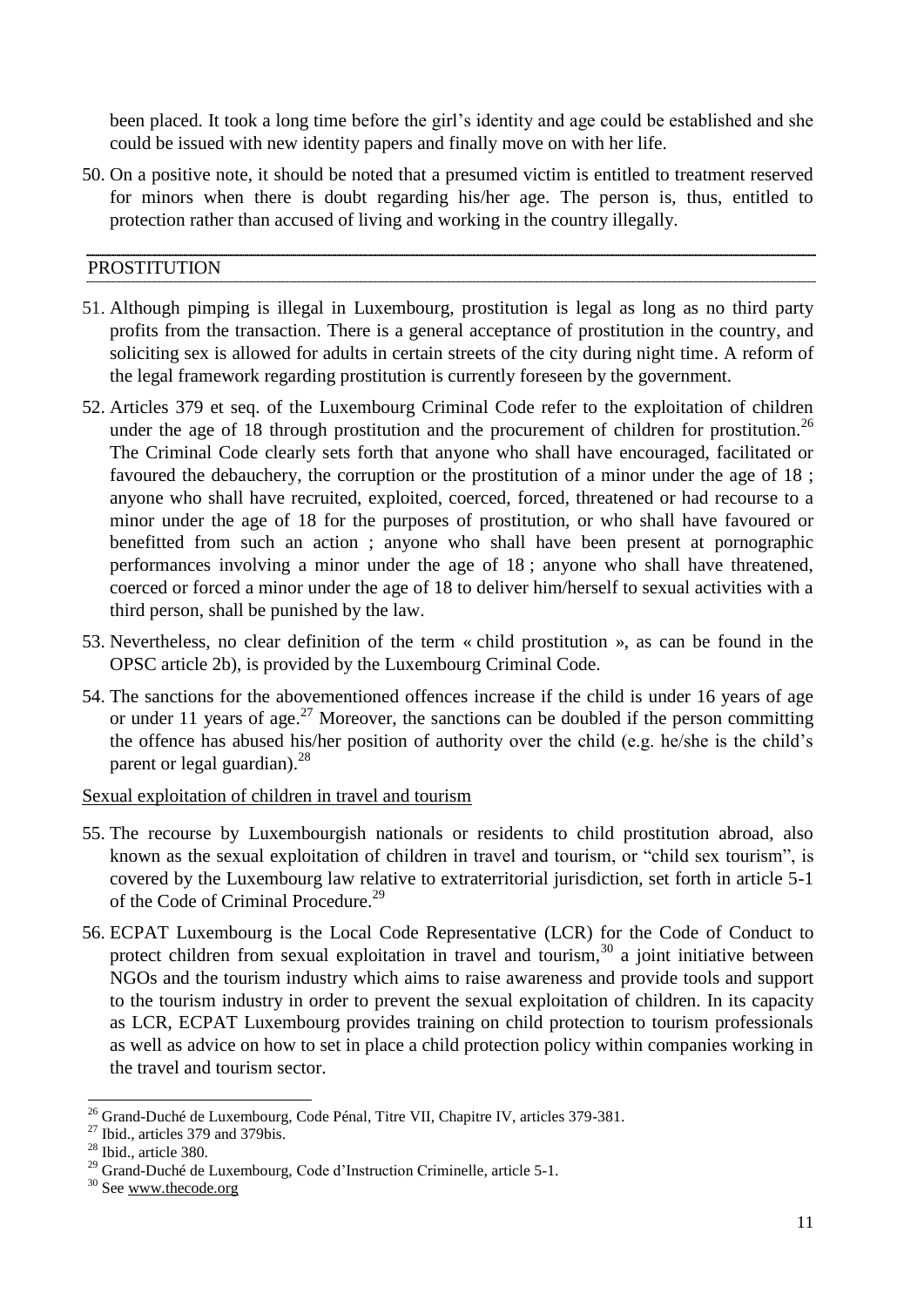57. ECPAT Luxembourg has also, in partnership with the Public Prosecutor's Office and the criminal investigation police, set up an online reporting mechanism through the website [www.childprotecion.lu,](http://www.childprotecion.lu/) where anyone can report suspected cases of sexual exploitation of children in travel and tourism.

#### Data on child prostitution

- 58. It is impossible to provide any official or reliable data on the number of children involved in prostitution in Luxembourg. This is due to the lack of data collection mechanisms, but also to the apparent presumption by authorities that child prostitution does not exist in the country. Several child protection professionals in Luxembourg are not of the same opinion and suspect that at least sporadic or limited forms of child prostitution occur, although little precise information could be gathered.
- 59. During the interviews that ECPAT Luxembourg conducted with child protection professionals a few anecdotal stories of child prostitution were recounted. For instance, one case involved a teenage girl who was placed in a residential care facility in Luxembourg. The girl had fallen into bad company, was abusing drugs and had at one point been found to engage in prostitution. The girl was subsequently transferred to a child psychiatry unit and later to another residential care institution outside of the country. The case was never officially registered by Luxembourg authorities as a case of child prostitution.
- 60. Another case concerned two or three girls who had performed oral sex on some of the boys in the same school in return for money. The case came to the knowledge of the school medical service of the city of Luxembourg and was handled at that level.

# Data on the sexual exploitation of children in travel and tourism

- 61. There has been one official case of sexual exploitation of children in travel and tourism committed by a Luxembourg national. It was the case of a man who sexually exploited children and photographed the abuse during his travels to South Asia. Upon his return to Luxembourg, he developed the pictures in a photo shop and a staff member reported him to the police. The man was convicted in 2007 to 7 years of prison, of which 5 years were suspended.
- 62. A recent survey conducted by the research institute ILRES for ECPAT Luxembourg showed that 5% of the respondents had seen or may have seen a case of "child sex tourism" while travelling. $31$

# Other forms of child prostitution

63. Anecdotal information exists on teenage girls receiving concert tickets or prepaid mobile phone cards in exchange for nude photos or for posing nude in front of a webcam,  $32$  as well as teenage girls negotiating entrance to nightclubs in exchange for sexual relations with a member of staff/the management.<sup>33</sup>

#### <span id="page-11-0"></span>PORNOGRAPHY

<sup>-</sup> $31$  Survey conducted in June 2015, official results are forthcoming.

<sup>&</sup>lt;sup>32</sup> Ombuds-Comité fir d'Rechter vum Kand, 2009 Report to the government and parliament.

<sup>&</sup>lt;sup>33</sup> Rapport Supplémentaire au 3e et 4e rapport national (2001-2009) sur les droits de l'enfant à Luxembourg, Rédigé par le Groupe RADELUX, 2011, p.37.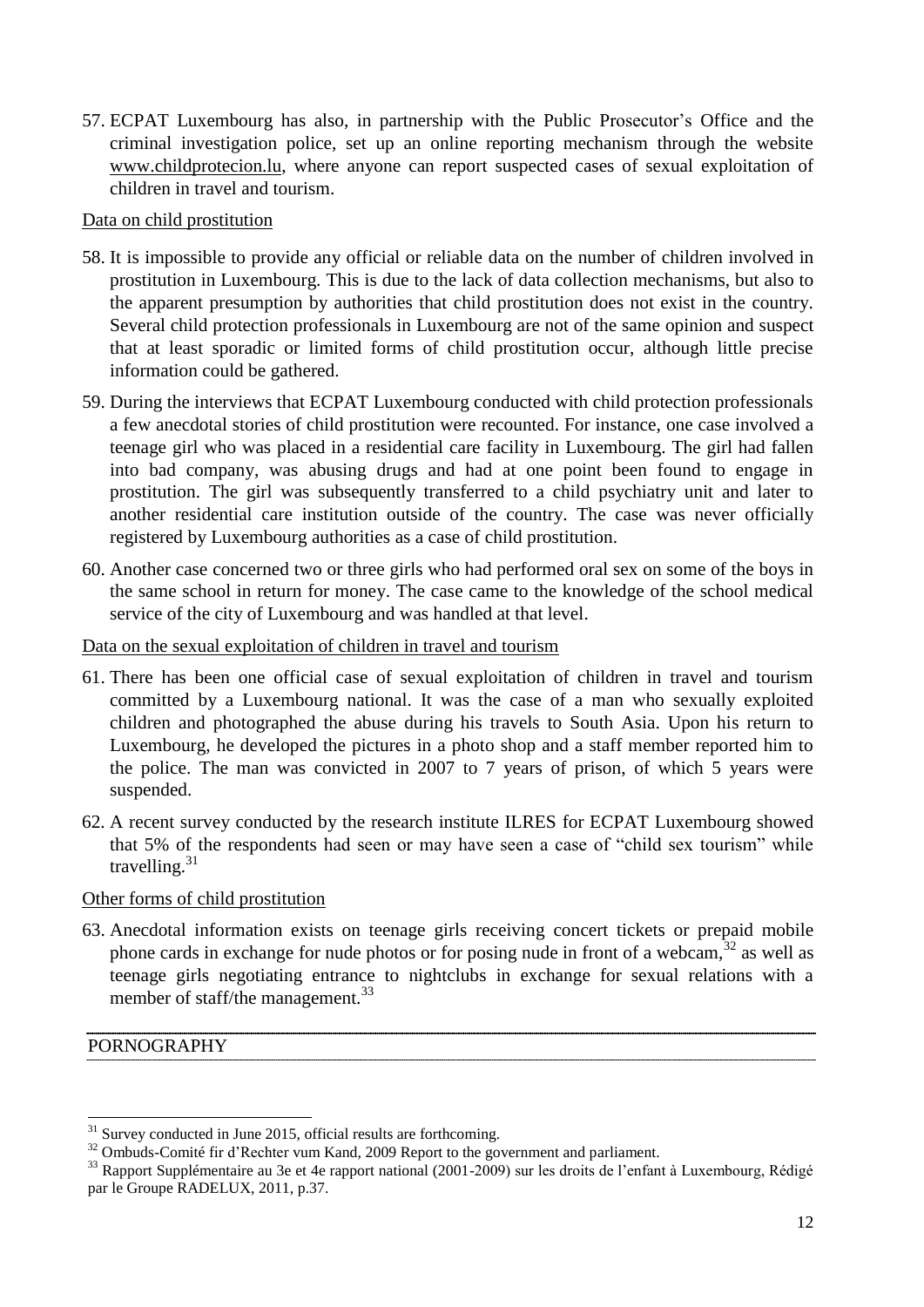- 64. Articles 383 et seq. of the Criminal Code criminalises the production, transportation, and dissemination by any means and in any format, as well as the commerce of pornographic messages harmful to human dignity when such messages are likely to be seen by a minor. When such messages represent a minor or a vulnerable person the sanctions are higher.<sup>34</sup>
- 65. The Criminal Code further criminalises saving, transmitting, offering, making available, importing or exporting such material for the purposes of dissemination.<sup>35</sup>
- 66. Furthermore, the Criminal Code criminalises the deliberate acquisition, detention or consultation of written texts, prints, images, photographs, films or other objects of a pornographic character that involve or depict children.<sup>36</sup>
- 67. The act of selling or distributing to children under the age of 16 "indecent objects" likely to trouble a child's imagination is prohibited under the Criminal code.
- 68. Nevertheless, no clear definition is provided by the Criminal Code for "child pornography", as can be found in article 2c) OPSC.

#### Other issues related to child pornography

- 69. The abovementioned lack of a clear definition of child pornography has opened a gap in the legal framework, by which highly sexualised pictures of children are sometimes considered perfectly legal and are hosted and freely accessible on Luxembourgish servers.<sup>37</sup>
- 70. In 2014, a parliamentary question was raised and sent to the Minister of Justice regarding this issue. The Minister replied that, in its case law, Luxembourgish courts refer either to the definition of child pornography in article 2c) OPSC or to the notion of "*représentations choquant la pudeur de par leur présentation et leur étalement notamment d'une relation sexuelle sinon de parties intimes d'une personne*", and that the possible pornographic nature of the relevant pictures would have to be determined by judicial interpretation based on these concepts.<sup>38</sup>
- 71. In its 2013 Report to the government and parliament, the Ombudsperson for the Rights of the Child recommended that a solution to this situation be sought, and that such pictures be considered child sexual abuse material.<sup>39</sup>
- 72. In terms of regulations regarding dissemination and the obligations of internet service providers, credit card companies, financial institutions etc., Luxembourg's national law complies with article 25 of the EU Directive 2011/93/EU regarding measures against websites containing or disseminating child pornography as it provides for the competent authorities to remove offending websites hosted on Luxembourg's territory. The strong collaboration between BEE SECURE Stopline, the Luxembourg Police, ISPs (Internet Service Providers) and the INHOPE network ensures, for the most part, swift takedown of sites hosting child sex abuse material.<sup>40</sup>

<sup>&</sup>lt;sup>34</sup> Grand-Duché de Luxembourg, Code Pénal, articles 383 et 383bis.

<sup>&</sup>lt;sup>35</sup> Ibid., article 383ter.

<sup>&</sup>lt;sup>36</sup> Ibid., article 384.

<sup>&</sup>lt;sup>37</sup> Ombuds-Comité fir d'Rechter vum Kand, 2013 Report to the government and parliament.

<sup>&</sup>lt;sup>38</sup> Ministère de la Justice, Réponse à la question parlementaire n° 654 du 27 octobre 2014 de Madame la Députée Françoise Hetto-Gaasch.

<sup>&</sup>lt;sup>39</sup> Ombuds-Comité fir d'Rechter vum Kand, 2013 Report to the government and parliament, p.6.

<sup>&</sup>lt;sup>40</sup> ELSA (European Law Students Association) report on the transposition of the EU Directive 2011/93/EU into Luxembourg's national legislation.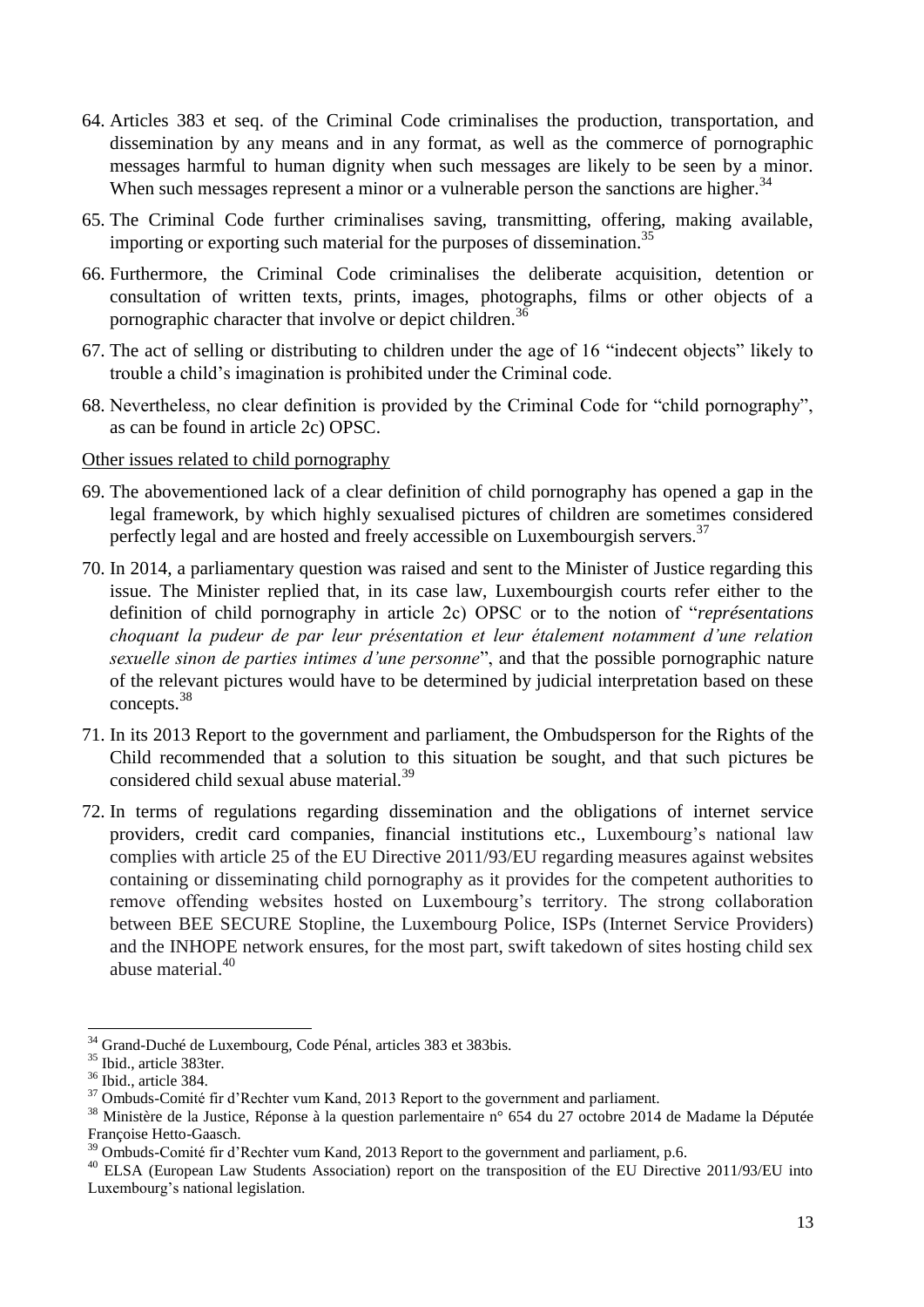- 73. The abovementioned Directive also provides for additional blocking measures, but these are optional and Luxembourg does not currently foresee such measures. However, blocking would allow the Luxembourg government to block access to images in cases where international cooperation through the take down service does not succeed. This would prevent "users" on Luxembourg's territory from accessing images hosted in other countries where takedown has not been possible.
- 74. Recent statistics on the use of pornographic websites show that "teen" was the most frequently used search term in Luxembourg.<sup>41</sup>

# <span id="page-13-0"></span>OTHER FORMS OF SEXUAL EXPLOITATION OF CHILDREN

#### Grooming

- 75. Article 385-2 of Luxembourg's Penal Code criminalises sexual propositions made to children using information and communication technology (ICT), often known as "grooming". However, no provision in Luxembourgish legislation currently exists to criminalise "off-line" grooming. $42$
- 76. It is noteworthy that article 385-2 of the Criminal Code does not require "material acts leading to a meeting" to have taken place into order for the sexual propositions to be deemed criminal. However, article 385-2 requires the propositions to be of a sexual nature in order for the contact with the child to be incriminating and does not include contact of a non-sexual nature which may, nevertheless, be motivated by an intention to exploit the child sexually. For example, discussions of an "innocent" nature in chat rooms or online games could be used to groom a child and lead to the child being exploited, whether "online" or "offline". Furthermore, the possibility of the child sending sexually compromising photos of him/herself (without being pressed by the perpetrator, for example) is not necessarily explicit in the term "sexual proposition".<sup>43</sup>
- 77. Another potential limit to child protection concerns the legal definition of grooming which limits the offence to an act committed against children under the age of sexual consent (16 years). This means that children between 16 and 17, who can consent to a sexual relationship but not to their own exploitation, may fall victim to grooming without there being an adequate system in place to protect them.

# Sexual exploitation between minors

- 78. There is an increasing concern in Luxembourg with regard to sexual exploitation occurring between minors. As already mentioned with regard to data collection, there is no official data regarding such cases and information is often anecdotal. These accounts include, for instance, situations of sexual violence between young people filmed by mobile phone and then posted on the Internet,  $44$  children accessing child pornography online and children expressing sexually aggressive behaviour among their peers.
- 79. Very little attention appears to have been paid to this phenomenon previously, and there is a fear among child protection professionals that children with sexually aggressive behaviour are

 $43$  Ibid.

 $41$  http://www.pornhub.com/insights/pornhub-luxembourg/

<sup>&</sup>lt;sup>42</sup> ELSA (European Law Students Association) report on the transposition of the EU Directive 2011/93/EU into Luxembourg's national legislation.

<sup>44</sup> Ombuds-Comité fir d'Rechter vum Kand, 2009 Report to the government and parliament.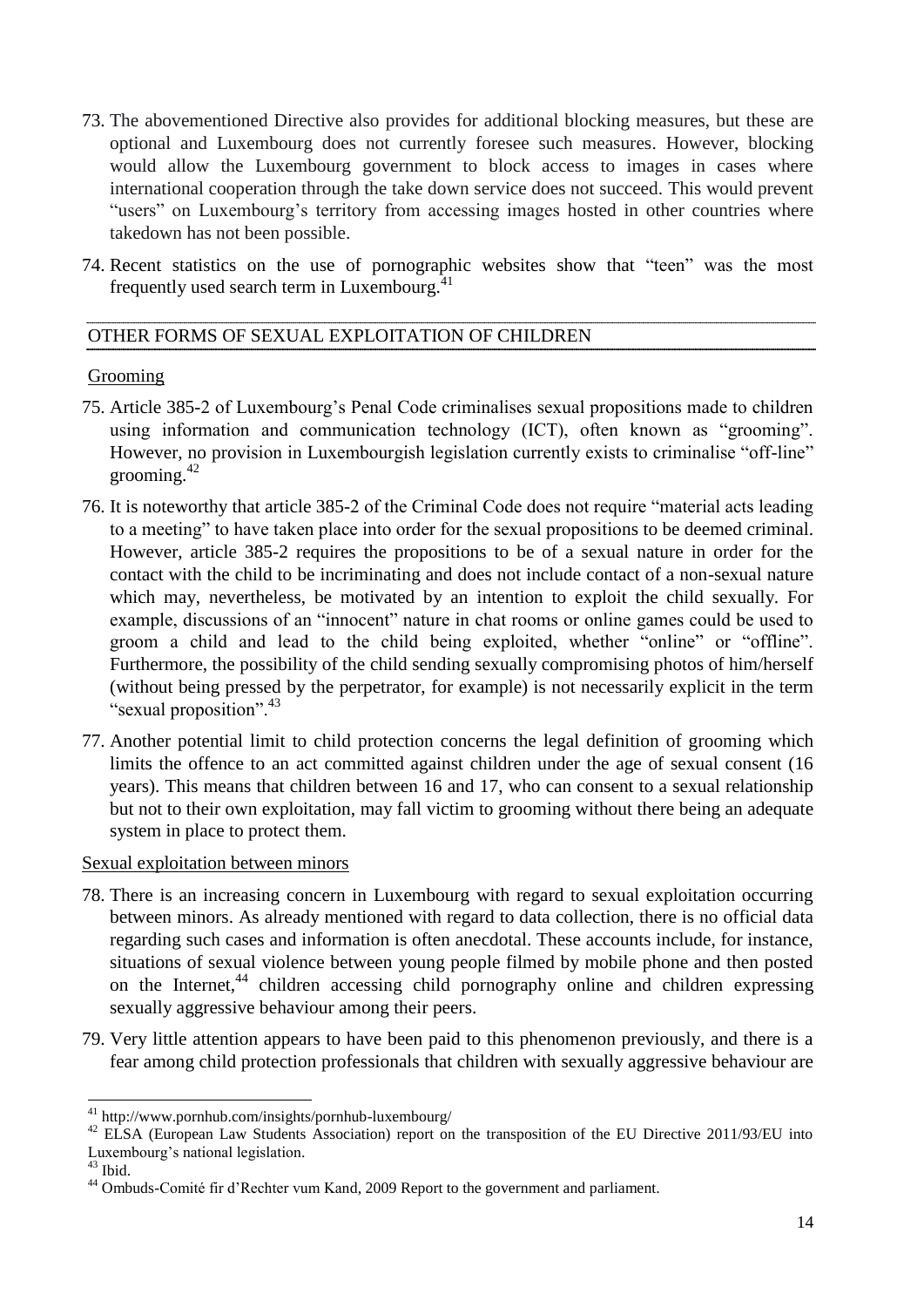not treated in line with their own – and other children's – best interest. There is a lack of expertise and of specialised care institutions to support such children. Often, when a child in residential care has aggressed another child sexually, he/she is either left in the same facility as the victim of the aggression, or transferred to a penitentiary residence. No means to provide group therapy or to place such children in specialised care institutions currently exist.<sup>45</sup>

80. Several cases have occurred where children have been found to access child pornographic material, sometimes of a violent nature (e.g. very young children depicted). There is very little expertise in the country on how to handle this type of situation.

#### <span id="page-14-0"></span>**JURISDICTION**

#### Extraterritorial jurisdiction

- 81. As mentioned in paragraph 52 above, Luxembourg nationals or residents, as well as foreigners in Luxembourg, who have committed offences of a sexual nature abroad can, in accordance with article 5-1 of the Code of Criminal Procedure, be prosecuted in Luxembourg. Offences related to trafficking and sale of children are also covered by the scope of this article.<sup>46</sup>
- 82. Nevertheless, it must be noted that article 385-2 of the Criminal Code (relative to grooming) is not covered by article 5-1, and thus falls outside the scope of extraterritorial jurisdiction. Although grooming is not covered by the OPSC, it constitutes a sexual offence against children under the age of 16 in Luxembourg and, as such, it should arguably also be included in the scope of article 5-1.
- 83. Moreover, article 7-3 of the Code of Criminal Procedure, which sets forth that any foreigner who commits an offence against a Luxembourg national or resident abroad can be prosecuted in Luxembourg is of a limited scope and covers only the offences foreseen by articles 260-1 – 260-4 of the Criminal Code (relative to torture), thus leaving uncovered offences of a sexual nature. Although article 4.2.b) OPSC leaves the state parties the choice in this matter, it would be beneficial to the protection of children to broaden the scope of article 7-3 to include Articles 372, 375, 377, 383bis, 383ter, 384 and 385-256.<sup>47</sup>

#### Child-friendly justice procedures

- 84. All children in contact with the justice system can have their hearings audio/video recorded. Children (or, if considered too young, their legal representative) must consent to this procedure unless they are victims of certain offences, including sexual offences, when this procedure becomes obligatory. The recorded hearing is recognised as an element of evidence during the criminal procedure.<sup>48</sup> All children have the right to choose a person who may accompany them to the hearing, but the accompanying person may not be present during the hearing.
- 85. Although no provision in Luxembourg legislation establishes the obligation to operate hearings with children separately and in premises designed or adapted for this purpose, in

<sup>&</sup>lt;sup>45</sup> Information retrieved from interviews with child protection professionals conducted by ECPAT Luxembourg.

<sup>46</sup> Grand-Duché de Luxembourg, Code d'Instruction Criminelle, article 5-1. The article covers the relevant offences foreseen by articles 368-384 of the Criminal Code.

<sup>&</sup>lt;sup>47</sup> This is also the view of the European Law Students Association: ELSA report on the transposition of the EU Directive 2011/93/EU into Luxembourg's national legislation.

<sup>48</sup> Grand-Duché de Luxembourg, Code d'Instruction Criminelle, article 48-1.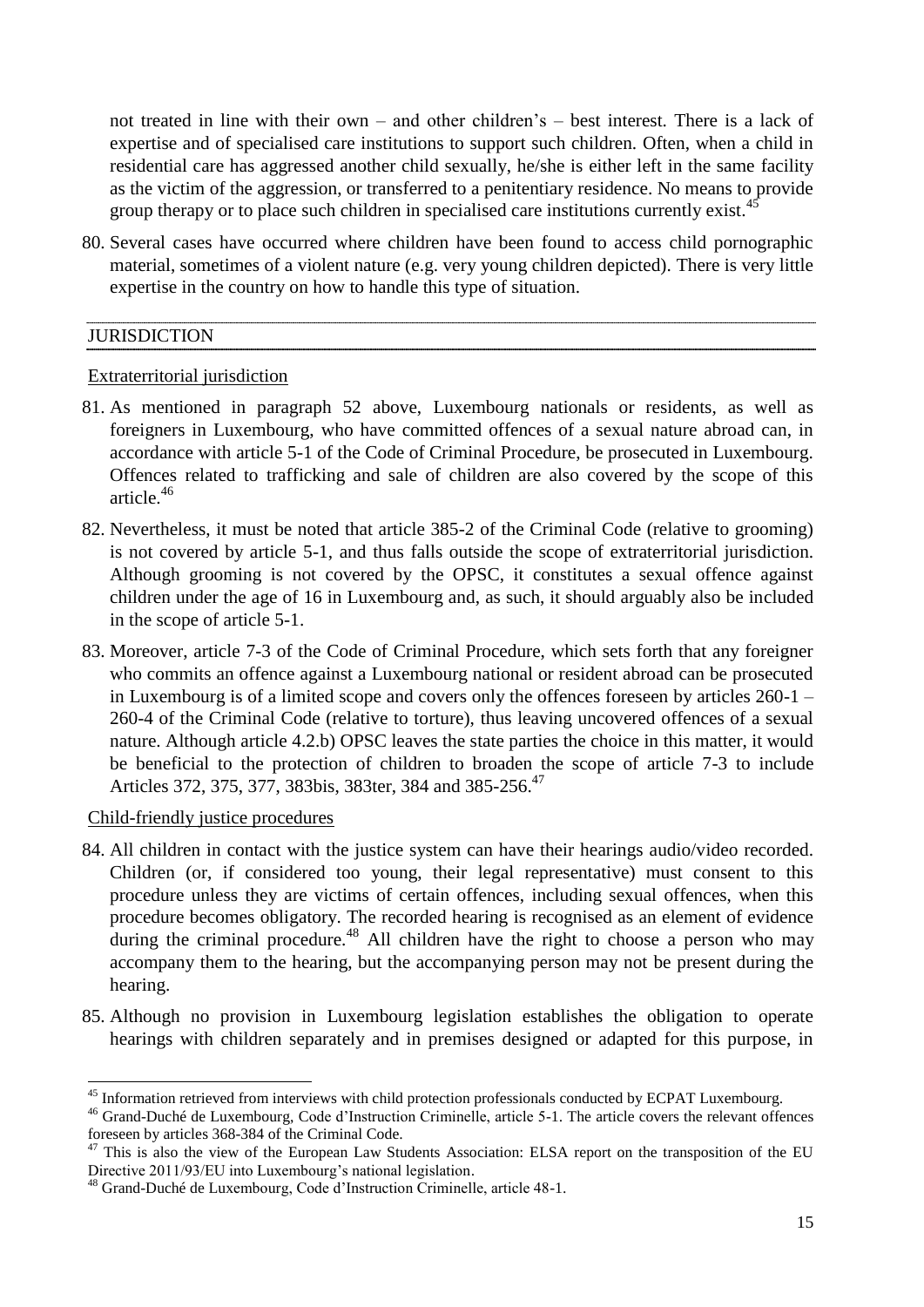practice, the youth protection unit within the criminal investigation police has a specific room adapted for interviews with children.<sup>49</sup>

- 86. Nevertheless, the resources available to the child protection unit are very limited and currently only one "child-friendly" interview room exists in the whole country. In practice, this means that the police must often drive long distances to fetch and return children from and to their domicile. This is both a waste of time for the police officers who are already under pressure and represents a potential risk of traumatising or re-victimising the child.
- 87. The child protection unit does not have its own budget for training but must rely on the general budget of the criminal investigation police for such purposes. Currently, 5 of the 8 police officers working in the unit have had some form of training in child-friendly interview techniques. Often, such training takes place only after the officer has taken up service within the unit and is thus not ensured prior to the first interview carried out by the officer with a child.
- 88. The law of 8 May 2009 (modified by the law of the 9 April 2014) regarding the assistance, protection and security of trafficking victims sets forth concrete measures of assistance and protection of victims.<sup>50</sup> However, the law applies only to victims of human trafficking (articles 382-1 and 382-2 of the Criminal Code). As such, there is no guarantee that these measures of assistance and protection would be afforded to children who are victims of prostitution or pornography.

Double criminality

-

89. This is not an issue in Luxembourg.

# <span id="page-15-0"></span>SANCTIONS AND LIABILITY

- 90. The sentences for the offences relevant to the OPSC have been increased following legislative amendments between 2011 and  $2013^{51}$  and the Criminal Code also foresees sanctions for the attempt to commit such offences. Sentences are more severe for offences committed against children under the age of 16 and more so when they are committed against children under the age of 11.
- 91. Sentences may be doubled in the case of aggravating circumstances, including the abuse of a position of authority.
- 92. In accordance with article 7 of the OPSC, the Luxembourg Criminal Code foresees the possibility to take measures aimed at closing, on a temporary basis, premises used to commit such offences.
- 93. Importantly, since 2013, some of the offences relevant to the OPSC, such as the sale of children and the prostitution of children, may lead to prohibiting the perpetrator from working

<sup>&</sup>lt;sup>49</sup> Information retrieved during visit to, and interview with, the Criminal Investigation Police.

<sup>50</sup> Mémorial, Journal Officiel du Grand-Duché de Luxembourg, Recueil de Législation, A – No 129, 9 juin 2009, Loi du 8 mai 2009 sur l'assistance, la protection et la sécurité des victimes de la traite des êtres humains et modifiant le Nouveau Code de procédure civile.

<sup>51</sup> Mémorial, Journal Officiel du Grand-Duché de Luxembourg, Recueil de Législation, A – No 152, 25 juillet 2011, Loi sur la protection des enfants contre l'exploitation et les abus sexuels ; Mémorial, Journal Officiel du Grand-Duché de Luxembourg, Recueil de Législation, A – No 35, 1 mars 2013, Loi du 21 février relative à la lutte contre les abus sexuels et l'exploitation sexuelle des enfants.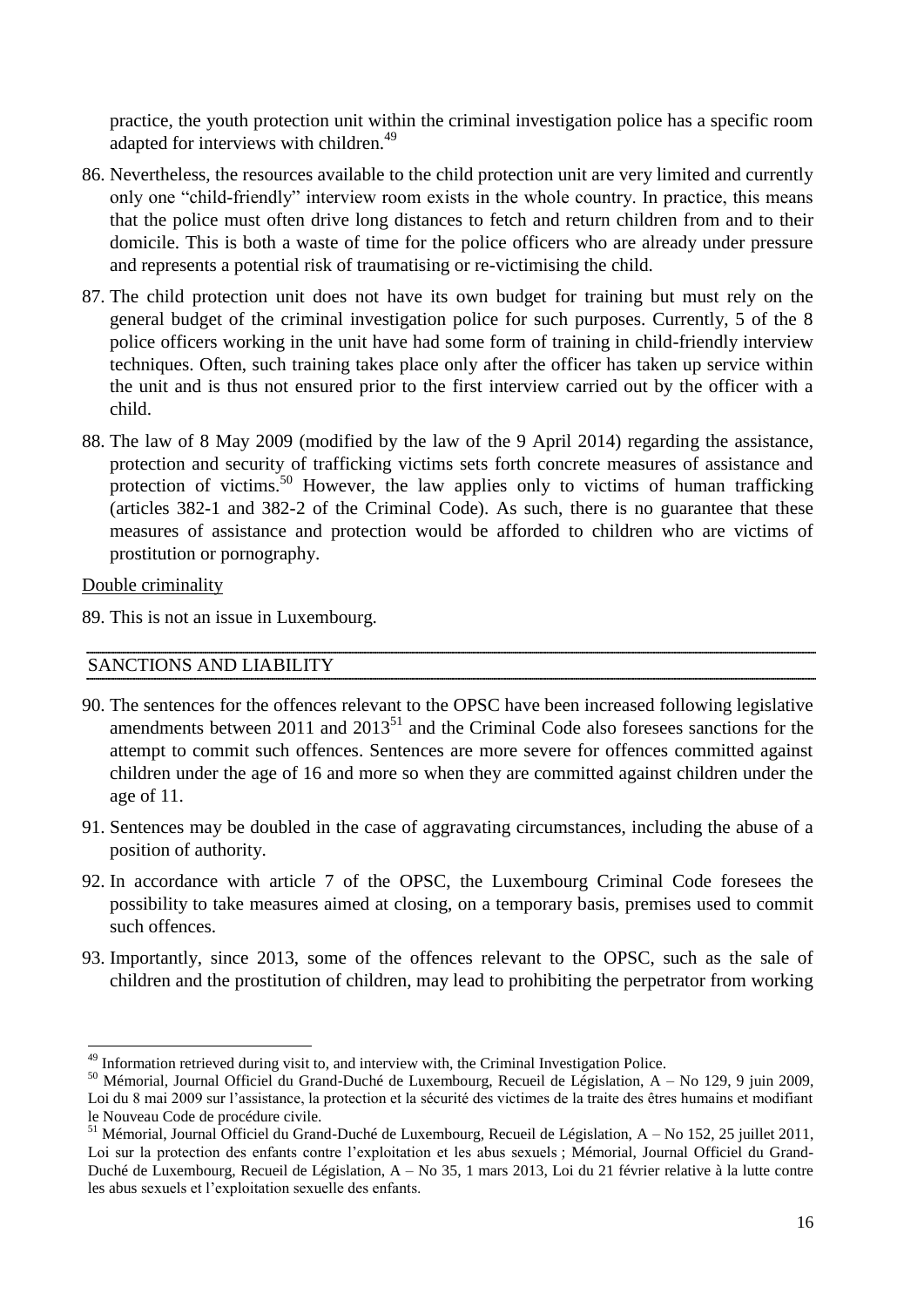in any capacity (including as a volunteer) that implies regular contact with children for up to 10 years or, in exceptional cases, for life.

Information regarding elements that may impede investigation of crimes or weaken the enforcement of legislation

- 94. In general, there appears to be a strong social condemnation of child sexual abuse in the country. Nevertheless, there is little debate with regard to sexual exploitation and the general approach is often to presume that it does not happen in Luxembourg.
- 95. The same is true regarding the sale of children and trafficking of children. Despite the fact that there are associations working with cases of child trafficking, there is little knowledge about this phenomenon in Luxembourg and of the risks that exist for children who are victims of such practices.
- 96. With regard to the sexual exploitation of children in travel and tourism, there have been no reports of such cases so far to the online reporting mechanism that was launched by ECPAT Luxembourg and the police in May 2014. This is true despite a national campaign promoting its existence and the fact that 5% of people questioned in a recent survey conducted by the research institute ILRES for ECPAT Luxembourg responded that they had seen or may have seen a case of "child sex tourism" while travelling.<sup>52</sup> There appears to be a general reluctance to "meddle in other people's business" and this feeling prevails over the belief that children have the right to protection, whether they are in or outside Luxembourg.
- 97. With regard to child pornography, the survey mentioned in paragraph 72 showed that the most frequent search category on pornographic websites in Luxembourg was the term "teen".
- 98. The abovementioned point, in relation with the weak definition of pornography mentioned in paragraph 64 et seq., is a source of concern for child protection agencies in Luxembourg. The Ombudsperson's Office, BEE SECURE and ECPAT Luxembourg have tried to push for a debate on the issue, and the 2014 parliamentary question to the Minister of Justice showed a (partial) political interest in the matter. However, the reply by the Ministry made it clear that no legislative amendments will be proposed and that it is a matter for judicial interpretation.

Statute of limitations

- 99. Luxembourg amended its laws relative to the statute of limitations in 2009. The current statute of limitations is 10 years for crimes and 5 years for offences. With regard to children who are victims of the offences set forth by articles 372-377 (indecent acts and rape against children) and by articles 379 and 379bis (child prostitution and child pornography), the prescription time starts to count only when the victim reaches the age of  $18<sup>53</sup>$
- 100. In 2014, a member of Luxembourg parliament raised a question to the Minister of Justice regarding the statute of limitations for offences involving sexual violence against children. It was pointed out that France and Switzerland have longer periods or no prescription at all for such offences and it was asked whether, considering the gravity of such acts and the difficulty for the victims to disclose information, Luxembourg should not consider extending the statute of limitations further.<sup>54</sup> The response from the Minister of Justice was that the 2009

 $52$  Survey conducted in June 2015, official results are forthcoming.

<sup>53</sup> Grand-Duché de Luxembourg, Ministère de la Justice, Note d'information à l'attention des personnes victimes d'une infraction, 2010.

<sup>54</sup> Question Parlementaire No 598 du 7 octobre 2014 de Madame la Députée Nancy Arendt, et la réponse du Ministre du 30 octobre 2014.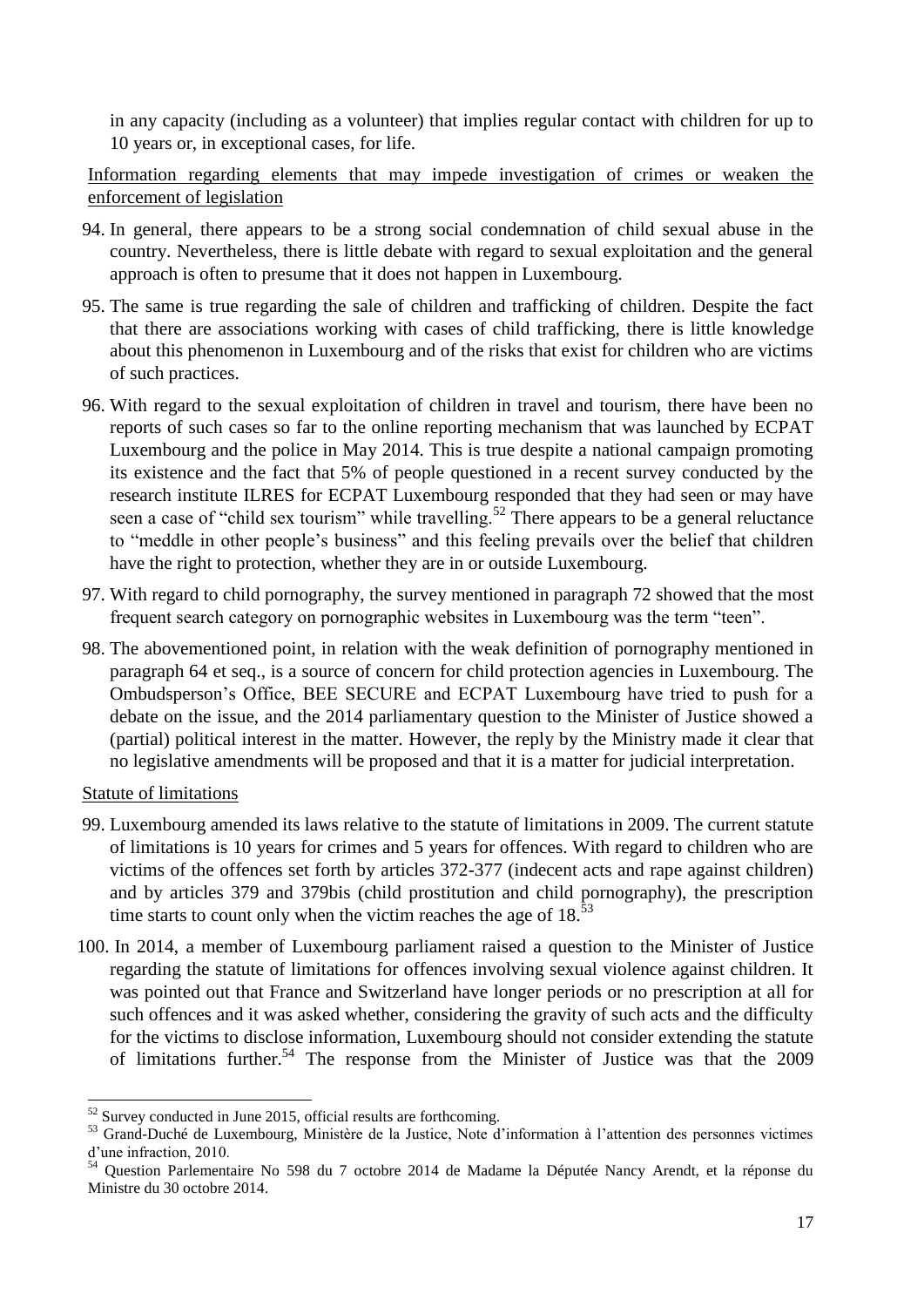amendment of the law on this matter was the result of an in depth discussion by the legal commission of parliament, and that it provides victims with ample possibilities to defend themselves. In the view of the Minister of Justice, a new reform of this law could be considered only if the current law proves insufficient in practice.<sup>55</sup>

#### Liability of legal persons

- 101. As mentioned in paragraph 72 above, existing regulations regarding dissemination and the obligations of Internet service providers (ISPs), credit card companies, financial institutions etc. comply with article 25 of the EU Directive 2011/93/EU regarding measures against websites containing or disseminating child pornography, as it provides for the competent authorities to remove offending websites hosted on Luxembourg's territory.<sup>56</sup> ISPs are obliged to report and remove any child pornographic content of which they have knowledge from their servers. While ISPs in Luxembourg are under no general obligation to control the content hosted on its servers,<sup>57</sup> the law obliges them to carry out "specific controls" to detect potential violations of article 383 of the Criminal Code, which refers to child pornographic content.<sup>58</sup> Nevertheless, the exact meaning of "specific controls" can be questioned, and it appears to be a general perception that this obligation is limited to situations in which there is already a suspicion or knowledge of illegal content.
- 102. The 2010 law on the responsibility of legal persons introduces a new chapter in the Criminal Code related to sanctions for legal persons, and establishes that the sanctions incurred by legal persons can be increased five-fold when criminal responsibility of a legal person is engaged on the basis of trafficking of human beings or procurement.<sup>59</sup>
- 103. There seems to be no ongoing political debate in Luxembourg regarding the potential need to reinforce the law and impose a more proactive role on legal persons to detect and report child pornographic material, or to increase their liability in cases where they do not do so. With regard to financial institutions, no specific information could be found during the preparation of the present report.

# <span id="page-17-0"></span>PROTECTION OF THE RIGHTS AND WELLBEING OF VICTIMS

104. The best interest of the child is enshrined in Luxembourg's legal framework.<sup>60</sup> Nevertheless, certain practices in Luxembourg are in contradiction with the best interest of the child. These practices arise due to various reasons depending on the circumstance: custom, a lack of resources and sometimes a poor interpretation or understanding of the child's best interest.

Deprivation of liberty and alternative care

-

Loi du 3 mars 2010 sur la responsabilité des personnes morales, article 37.

<sup>55</sup> Ibid.

<sup>&</sup>lt;sup>56</sup> ELSA (European Law Students Association) report on the transposition of the EU Directive 2011/93/EU into Luxembourg's national legislation.

 $57$  Mémorial, Journal Officiel du Grand-Duché de Luxembourg, Recueil de Législation, A – No 96, 8 septembre 2000, Loi du 14 août 2000 relative au commerce électronique, article 62.

<sup>58</sup> Ibid., article 63.

<sup>59</sup> Mémorial, Journal Officiel du Grand-Duché de Luxembourg, Recueil de Législation, A – No 36, 11 mars 2010,

 $60$  This principle is included in several laws on child protection. For details, see the government initial report, paragraph 27.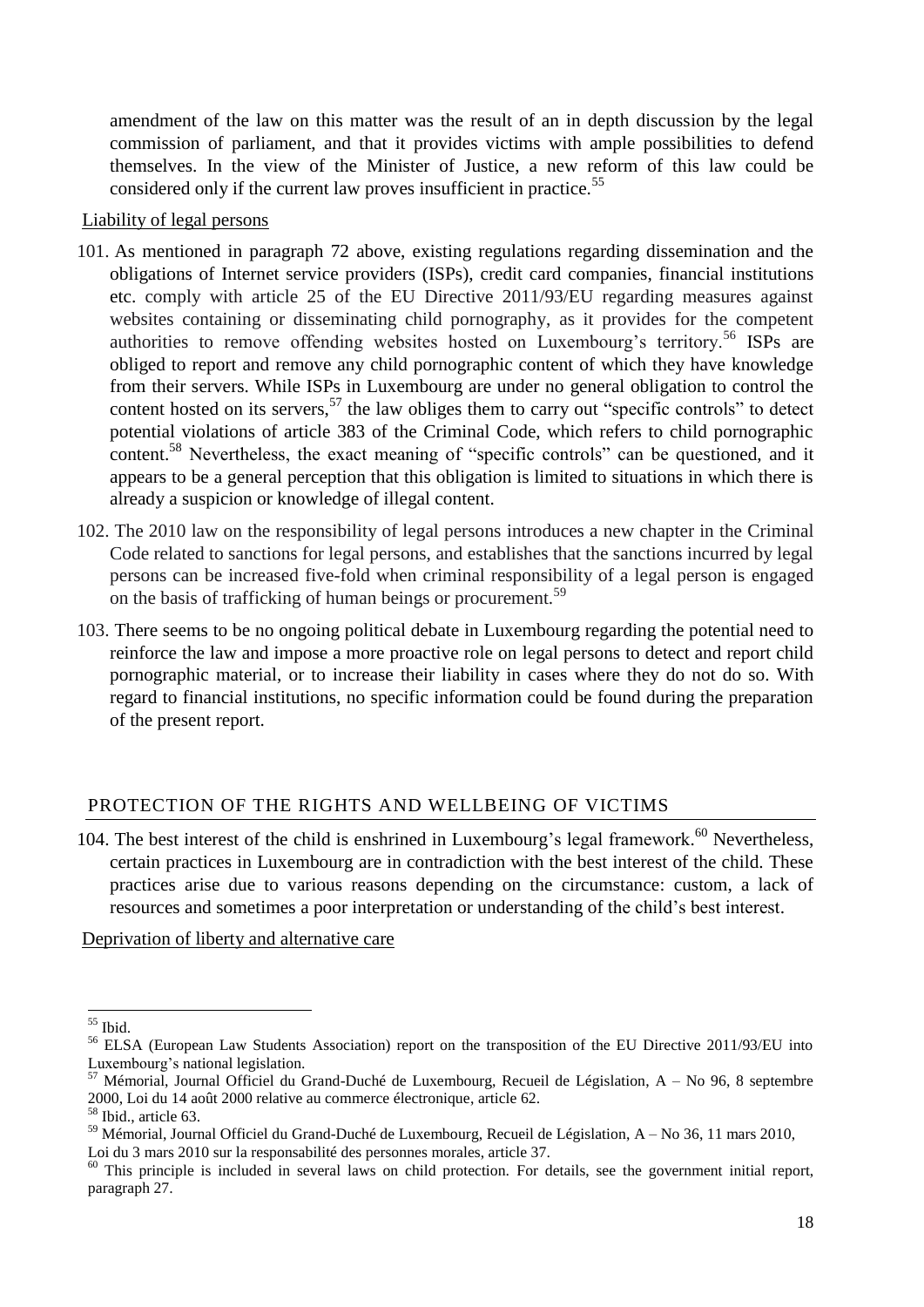- 105. In this regard, an issue of major concern to child protection services is the limited number of places in alternative care for children who are removed from their families (voluntarily or by the judge's order). Several different child protection services testified to the difficulty of finding adequate placements for children who are victims of abuse and how this sometimes results in the child being moved around between different temporary solutions or the child even being sent to penitentiary institutions for limited periods of time.
- 106. Luxembourg has an insufficient number of family-based alternative care solutions (i.e. foster families). Children who are victims or witnesses of violence or sexual offences are usually placed in residential care facilities. Such residences are sometimes, but not always, reserved exclusively for girls or for boys.
- 107. Significant concern was manifested by a number of child protection professionals that children are often placed too easily without a thorough examination of the situation or an attempt to seek alternative solutions (e.g. family support), thus increasing the risk that children are placed for the wrong reasons and/or against their own will. Statistics provided by the Office National de l'Enfance (ONE) a few years ago show that 82% of children placed in alternative care institutions were placed through the judge's order, compared to 33% in Germany, for instance. 52% of these cases were carried out without informing the child's parents prior to the placement.<sup>61</sup> There are indications that this percentage has risen to over 90% during the last few years. Since the number of foster families in Luxembourg is so low, most children are placed in residential care facilities. Nevertheless, these institutions do not necessarily have the expertise to care for children who are victims of sale, trafficking or sexual exploitation, and may not always, therefore, be adapted to the needs and best interests of such children.
- 108. Once a child has been placed in alternative care, the parental authority of the child is automatically transferred to the institution in charge of the child, thereby completely stripping the child's parents of any authority or power to take decisions. A proposed reform of the Luxembourg law on childhood is not a guarantee that this will change, as has been noted by the Luxembourg National Human Rights Commission.<sup>62</sup>
- 109. A child who wishes to return home is not allowed to do so without a decision by the institution responsible for his/her care and/or a judge. The process of returning home can also be lengthy due to administrative procedures and, according to some child protection professionals, due to a generalised approach that children must be protected from their parents. Furthermore, the placement is only required to be reviewed every three years by the judge if a revision has not been expressly requested by another party in the meantime.<sup>63</sup> A large number of child protection professionals manifested a wish to make judicial revision obligatory on a more regular basis, e.g. once a year.
- 110. Some child protection professionals also argue that it is not always in the child's best interest to report the case directly to the judge (for example, in the case of an isolated incident of neglect or mistreatment), who will often immediately place the child in alternative care. In some cases, it would be possible – and in the child's best interest – to work with and support the family through measures such as psychological assistance, parental coaching etc., in order

<sup>61</sup> <sup>61</sup> Commission Consultative des Droits de l'Homme (CCDH), Avis 04/2011 sur le projet de loi 5351 portant modification de la loi modifiée du 10 août 1992 relative à la protection de la jeunesse, p.3.

<sup>62</sup> Ibid., p.6.

 $63$  Mémorial, Journal Officiel du Grand-Duché de Luxembourg, Recueil de Législation, A – No 70, 25 septembre 1992, Loi du 10 août 1992 sur la protection de la jeunesse, article 37.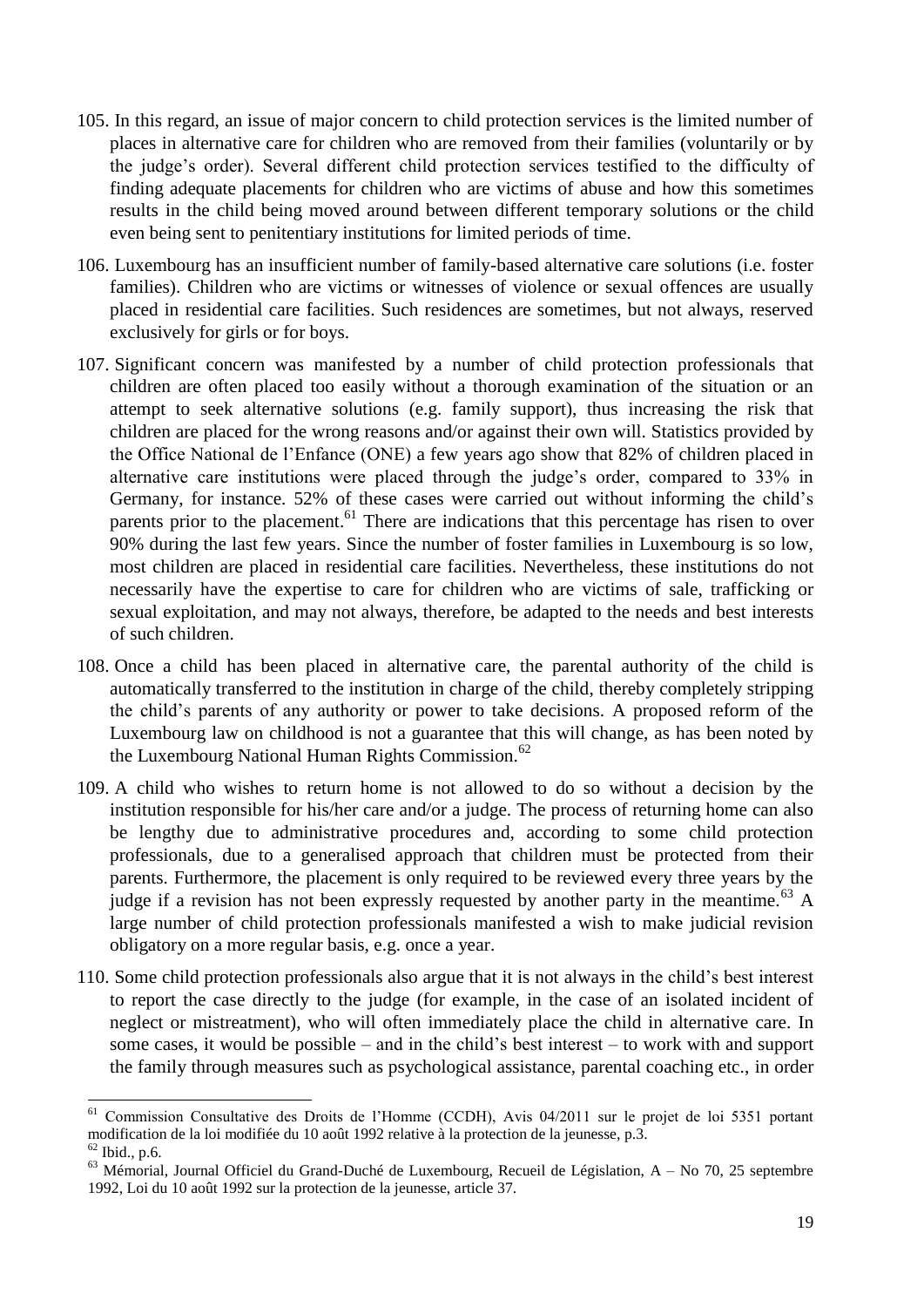to preserve the family unit, but those solutions are seldom given priority. It should be noted that prolonged estrangement from his/her family can, in some cases, add to the child's trauma. The Ombudsperson for the Rights of the Child is of the view that a return to the family, even if the situation is imperfect, is almost always preferable to long-term care in an institution.<sup>64</sup> One child protection professional interviewed during the preparation of this report noted with appreciation the system in Germany which mandates an expert to provide advice before a formal report is filed within the justice system. Indeed, the School Medical Service of the City of Luxembourg has established a focal point who may be contacted for advice in cases of suspected child abuse.<sup>65</sup>

- 111. The excessive judicial placement of children not only causes additional distress for children for whom a placement may not be in his/her best interest, but also causes additional stress on the child protection system resulting in less places available for those who are in real need of being taken into care.
- 112. In relation to the concerns surrounding alternative care and the lack of places in Luxembourg, it should be noted that residential care facilities are funded based on the number of children that they take. Empty rooms in a residence thus results in less financial resources for that institution. With such a system, the risk of conflicting interests appears inevitable. This system may also, at least partially, explain why some children are kept in care longer than necessary and against their best interests, while there is an apparent lack of places for children who need to be placed into alternative care urgently and at short notice.
- 113. In a few instances, children who are victims or witnesses of a crime (e.g. domestic violence) have been placed in detention facilities due to the lack of places available in residential care. In such cases, the need to separate the child immediately from his/her family environment has prevailed over other concerns, such as the fact that the child should be deprived of his/her liberty only as a measure of last resort, or the fact that a child who is deprived of his/her liberty risks suffering additional harm, stigma and re-victimisation.
- 114. The lack of a proper juvenile justice system in Luxembourg has also resulted in numerous children in conflict with the law, including for sexually aggressive behaviour, being sent to these penitentiary institutions, instead of providing them with the appropriate support measures. During detention, these children receive little or no therapeutic support.
- 115. Sexual violence between minors is an issue of concern. Indeed, an increase in sexually aggressive behaviour between minors has been observed by some child protection professionals, and this is especially the case within residential care or detention facilities. The youngest children encountered with sexual behaviour problems are between 8 and 10 years old, but the majority comprises 14-18 year olds. The insufficient number of places within the alternative care system has sometimes meant that the child with the sexual aggressive behaviour and the children who are victims of this behaviour are obliged to continue to reside in the same institution, thus making it more difficult to help both.
- 116. An institution or body that is specialised in juvenile sexual offending is currently missing in the country.

Detecting and handling child victims

<sup>-</sup><sup>64</sup> Ombuds-Comité fir d'Rechter vum Kand, 2011 Report to the government and parliament.

<sup>&</sup>lt;sup>65</sup> See infra, paragraph 118.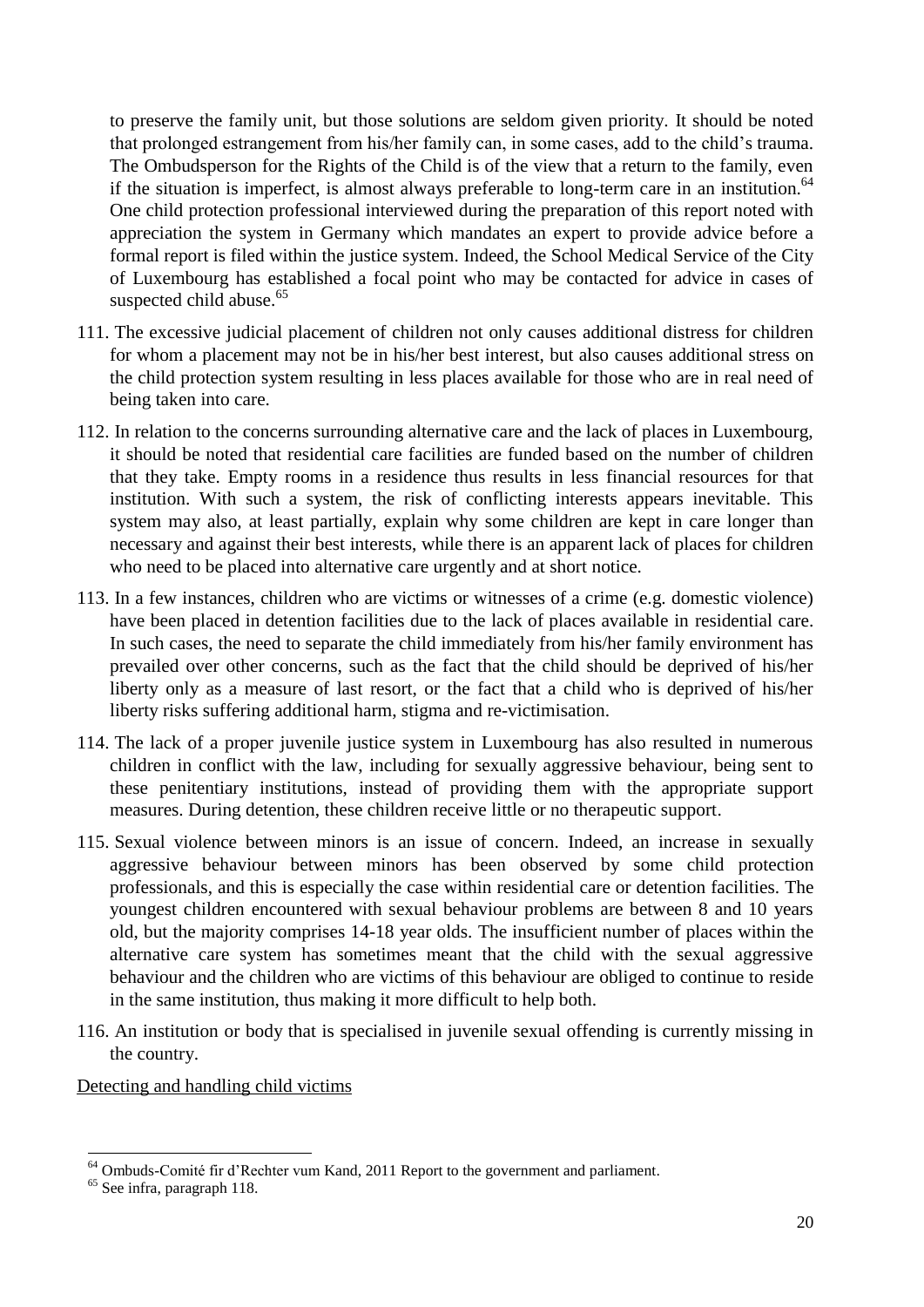- 117. A child who is a victim of sale or trafficking can be detected by anyone, but the official identification of a person as a victim of such practices can only be carried out by the criminal investigation police. According to Luxembourg's National Human Rights Commission this can be particularly traumatising for victims (especially children) from countries with a repressive law enforcement or regime. The fear of reprisal that such victims may feel when required to meet with law enforcement may indeed contribute to the re-victimisation of the child. It may be better for the child if the identification could be carried out by the apposite child protection services specialised in the matter.
- 118. The City of Luxembourg has established a School Medical Service (*le Service Médical des Écoles de la Ville de Luxembourg*) which acts as a central body for the health of all school children in the capital. In 2011, an "advisory focal point for children in need" (*cellule de conseil pour enfants en détresse*) was created within the School Medical Service. Composed of two social workers, it is intended primarily for children aged 4 to 12 years but also to all classroom teachers in public primary schools and to day care educators of the City of Luxembourg. The focal point's mission is the counselling, orientation and guidance in situations of suspected physical, psychological or sexual abuse against children. Thanks to this service, a number of cases of abuse have been detected and addressed, and it would be beneficial to extend the initiative to the national territory.
- 119. A complex issue related to the identification of victims of sale, trafficking or sexual exploitation is the fact that, if such a case is detected in or by a residential care facility or an open child protection service (i.e. a day centre or a place where children themselves can come for protection), it can be difficult to ensure that the child is adequately protected. Indeed, these structures operate on an "open door" basis, and their address is available in the yellow pages and online. To keep a child who may be the victim of serious (and sometimes organised) criminal activity in such a structure may place both the victim and the other children or the staff in danger. Again, due to the lack of sufficient places in residential care – and in particular the lack of specialised and protected care facilities – child victims must sometimes remain in a place that cannot guarantee their security and protection for longer periods of time. At least two such cases have occurred, and in one case the child had to stay for more than a month in an open door structure, which is designed for stays of up to one week.
- 120. In Luxembourg, Refuge Péitrusshaus is a good example of such a place. It is an open door "emergency structure" expressly for children, and it receives children upon their own request. The structure is unique of its kind in Luxembourg, and aims to favour family mediation in order to avoid, unless it is in his/her best interest, the child being placed into alternative care.
- 121. Child protection services in Luxembourg were concerned with the fact that no institution is sufficiently specialised and protected for children who are victims of sale, trafficking or sexual exploitation, which means that children who are victims of these crimes may be placed in the same care facility as children placed for other reasons. It is clear that these children would require a very different kind of support. It was also noted that an available place in the eventuality of a boy victim of these crimes would be even less likely.
- 122. The services officially charged with the responsibility to handle cases of human trafficking currently have only 30 work hours per week for all cases, whether men, women or children, and independent of the purpose of the trafficking.<sup>66</sup> It should be noted that one service has

-

<sup>&</sup>lt;sup>66</sup> Fondation de la Maison de la Porte Ouverte has one person 10 hours a week and Femmes en Détresse has one person 20 hours a week.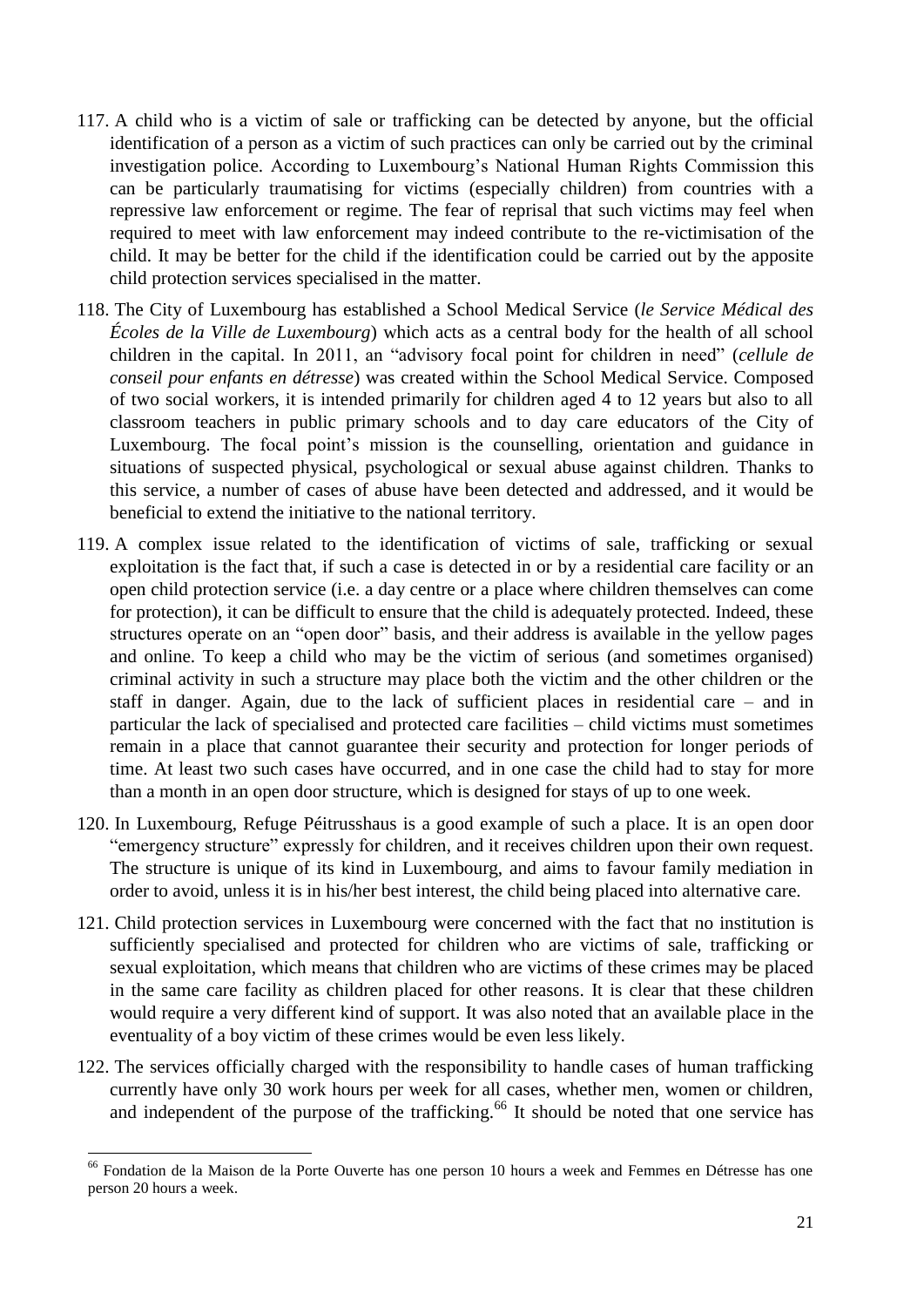seen the number of cases of human trafficking explode from 1 in 2010 to 11 in 2014.<sup>67</sup> The same service has dealt with five cases of children identified as victims of trafficking since 2010.<sup>68</sup>

- 123. It was mentioned by some child protection agencies that the language barrier presents a significant problem when it comes to providing adequate services for children coming from abroad. Although the child protection system can usually provide assistance in four or five languages (Luxembourgish, French, German, English, and sometimes Portuguese or Spanish), this is not sufficient when addressing case of children who might be victims of sale or trafficking, or of migrant children who have been separated from their families. This results in a different level and quality of services granted to children from certain countries.
- 124. Another issue that risks creating a different level of protection of the child is the fact that the statute that is accorded to a person affects his/her rights and treatment. For instance, an officially identified victim of trafficking has the right to a guardian, while a person identified as an asylum seeker *may* be entitled to a guardian. With regard to the protection of children this could pose problems when the statute is not certain.
- 125. While, until recently, it was not guaranteed within the legislative framework that victims would benefit from assistance, support and protection measures when uncertainty existed regarding their age, the legislative measures taken in 2014 have since ensured the insertion of such a clause in the Criminal Code.<sup>69</sup> In practice though, the victim was already previously presumed to be a minor when there was uncertainty regarding his/her age. Indeed, in one case of human trafficking, the age of the victim was unknown. Despite the fact that the victim herself claimed to be more than 18 years of age, she was treated as a minor throughout the process.

Protection at all stages of the criminal justice process

- 126. As mentioned in the chapter above on jurisdiction, certain safeguards are taken in order to guarantee the protection and wellbeing of victims and witnesses of crime during the justice process. Importantly, the criminal investigation police interview the child in a special room that enables the interview to be recorded, and such recordings are admitted as evidence in court.<sup>70</sup> The child will not be heard in court unless strictly necessary and he/she will be heard as few times as possible. The police officers of the child protection unit conduct the interviews and most of them have received some form of training to do so in a child-friendly manner. Nevertheless, resources to ensure that all relevant police officers are adequately trained before holding their first hearing with a child are not guaranteed.
- 127. Furthermore, the child protection unit of the criminal investigation police currently has only one room for interviewing children in a child-friendly manner. This causes a strain on many children, as they must sometimes be brought by police escort from a distance in order to be heard. In order to work in a more efficient and child-sensitive manner, the child protection unit would need at least one other child-friendly interview room in the North of the country and sufficient resources to ensure adequate training of its investigators. It must also be said that 8 police officers covering all cases of crimes against children, including the mass of child

<sup>67</sup> Femmes en Détresse, Annual Report, 2014

<sup>68</sup> Femmes en Détresse, Annual reports 2010-2014.

<sup>69</sup> Mémorial, Journal Officiel du Grand-Duché de Luxembourg, Recueil de Législation, A – No 63, 14 avril 2014, Loi du 9 avril 2014 renforçant le droit des victimes de la traite des êtres humains.

<sup>70</sup> Grand-Duché de Luxembourg, Code d'Instruction Criminelle, article 79-1.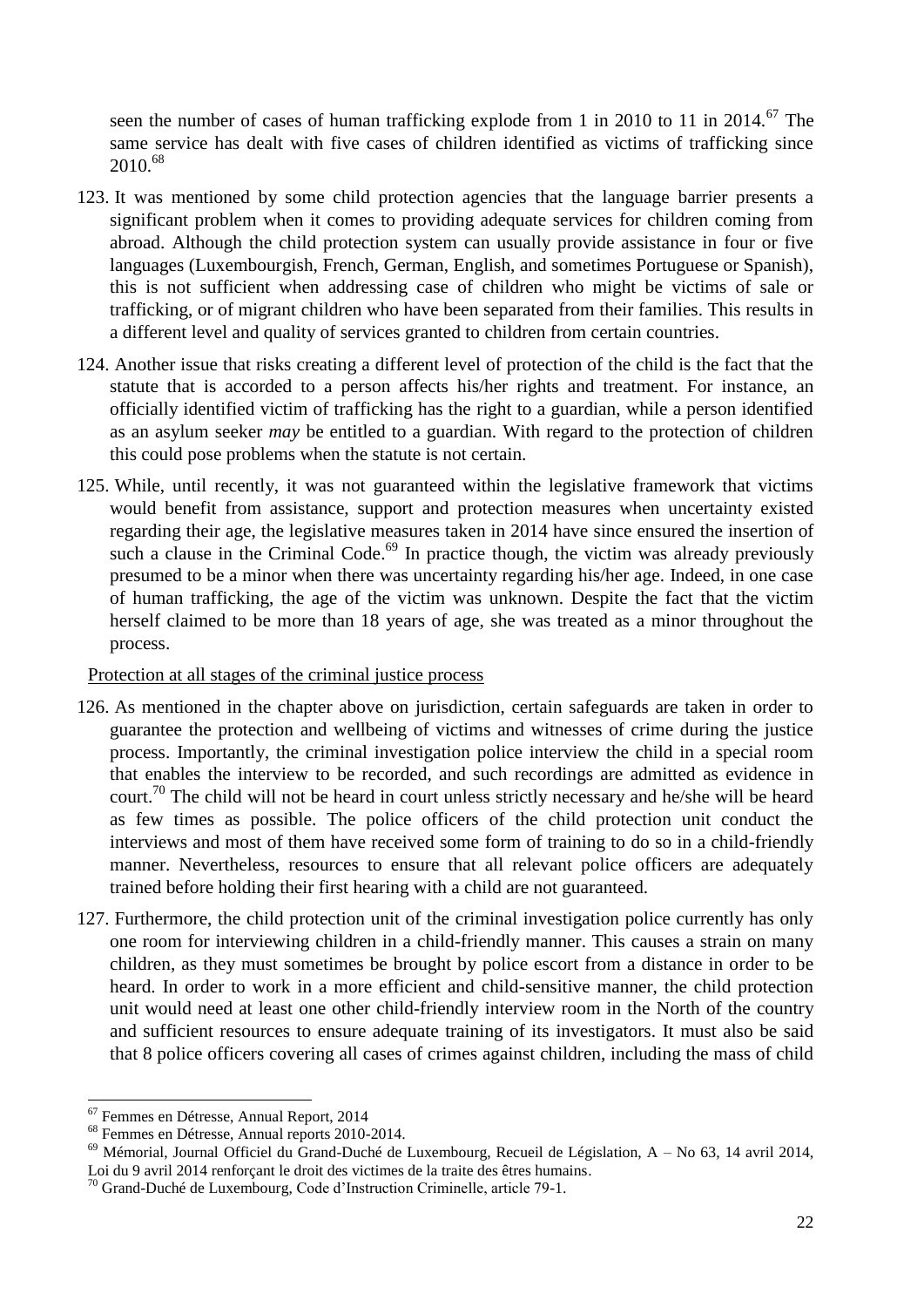pornographic material circulating on the internet and hosted on Luxembourg servers, is not enough to guarantee that each child can always be heard without stress at his/her own pace.

- 128. With regard to the privacy and protection of the identity of the child, it was difficult to find exhaustive information, but this appears to be adequately guaranteed.
- 129. Regarding the involvement of social services throughout the legal process, the Service Centrale d'Assistance Sociale (SCAS) works under the youth protection court (*parquet de la jeunesse*) of the Public Prosecutor's Office and is mandated to investigate situations of suspected sexual abuse against children. SCAS has an emergency procedure and attempts to treat urgent cases as swiftly as possible, but according to child protection professionals the high work load of SCAS has led to a situation where an emergency procedure (e.g. to decide upon the placement of a child victim) can take up to six weeks.
- 130. Despite the fact that unnecessary delays are to be avoided in accordance with the law, proceedings that involve children as victims or witnesses are often lengthy and cannot always be said to respect the best interest of the child. A lack of sufficient resources appears to be the main reason why children are subjected to undue delays, both in judicial and non-judicial proceedings.
- 131. Regarding the right of the child to have his/her views and concerns taken into account, the high percentage of placements ordered by the judge seems to indicate that this right is not sufficiently respected and guaranteed. A very positive example of children being listened to is the abovementioned Péitrusshaus, which operates under the principle that a child comes to the structure on a voluntary basis and can stay there for a few days, meet with a psychologist or a support person, and decide what he/she wishes to do. Péitrusshaus can also arrange a meeting with the parents to discuss the situation together and try to find a solution. If the child is in need of further help or is in danger (e.g. when it is detected that the child may be a victim of trafficking), Péitrusshaus can refer the case to the police and/or to another more permanent residential care facility. As indicated above, this is sometimes a complicated process due to the lack of sufficient places in residential care facilities.

# <span id="page-22-0"></span>INTERNATIONAL ASSISTANCE AND COOPERATION

- 132. The criminal investigation police in Luxembourg collaborate increasingly with international networks through NGOs such as ECPAT Luxembourg and BEE SECURE. ECPAT Luxembourg is a member of the international ECPAT network and the Luxembourg police actively participated in a European ECPAT project to strengthen the fight against sexual exploitation of children in travel and tourism, which is also supported by Europol. Close collaboration between BEE SECURE and other members of the INHOPE network as well as the Luxembourg police ensures fast notice and takedown times of child sexual abuse material hosted in Luxembourg, generally within 48 hours.
- 133. At government level, there was some support from the Ministry of Justice for the abovementioned ECPAT project, but no real commitment has been made to engage in a deeper debate or to collaborate on the issue of sexual exploitation of children in travel and tourism. Other Ministries who could (and should) also have an interest to engage further in preventing child sexual exploitation, such as the Ministry of Interior Security, the Ministry of National Education, Childhood and Youth, or the Ministry of Tourism, have shown no real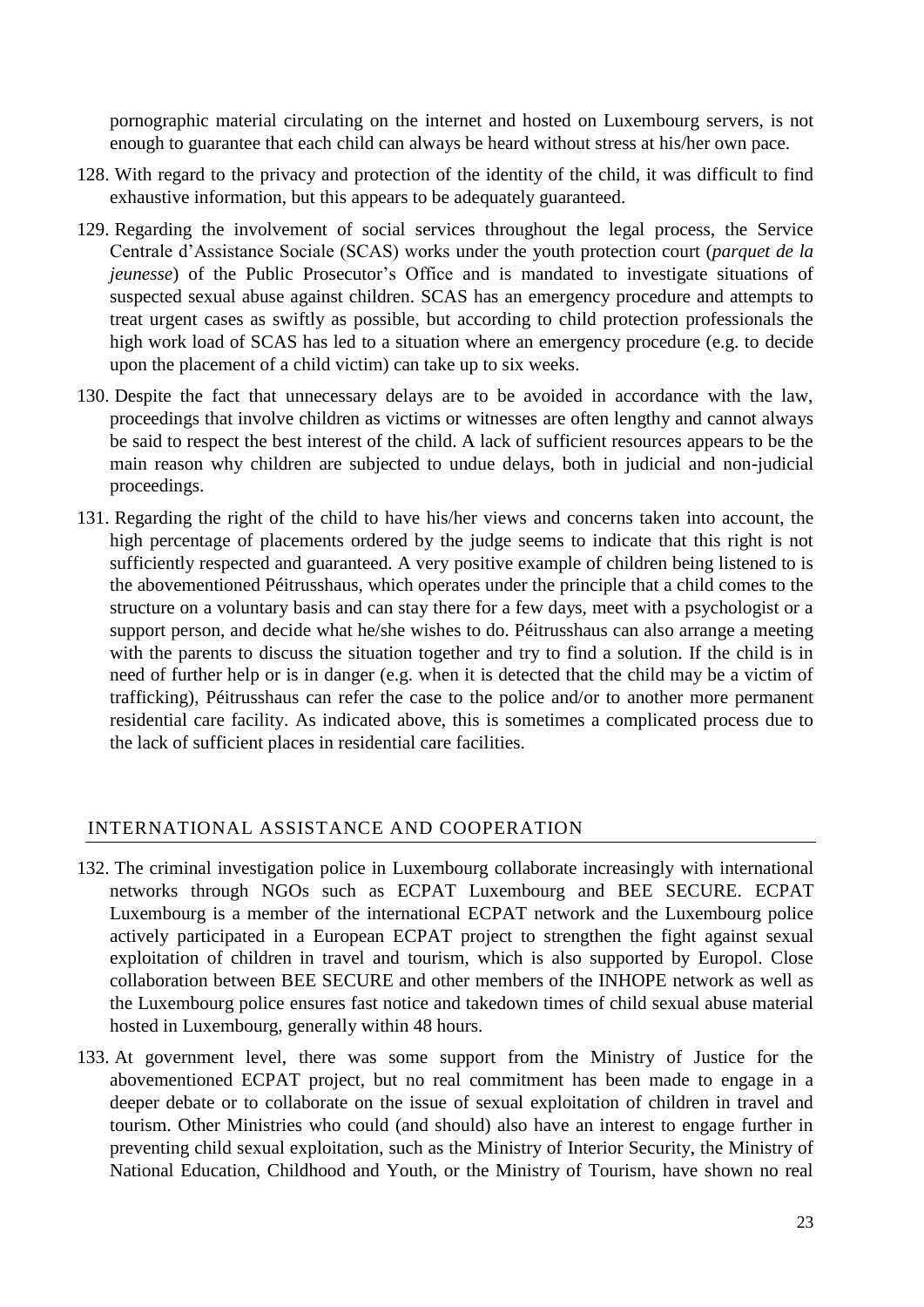commitment to the cause. As mentioned previously, the low number of cases (or lack of official cases) related to the issues addressed by the OPSC result in the government granting them little attention.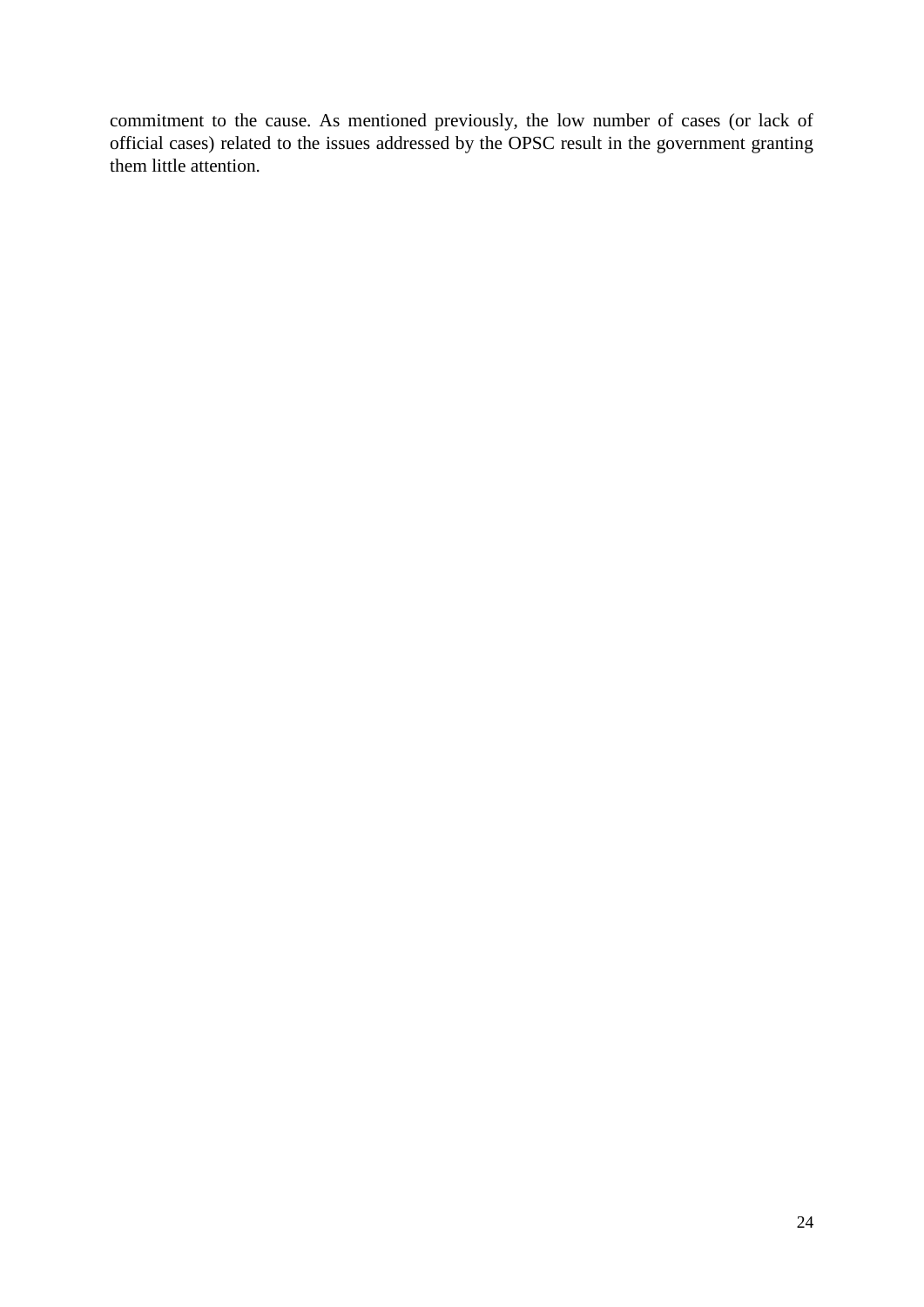# <span id="page-24-0"></span>CASE STUDIES

#### **Case study 1 – Potential case of sale of children**

En 2013, l'ORK fut saisi d'une histoire « mystérieuse » via email, qui finalement s'est révélée être une possible affaire de trafic d'enfants [ou de vente d'enfants<sup>71</sup>]. Une personne de nationalité étrangère et non résidante au Luxembourg informe l'ORK d'être le père d'un enfant se trouvant au pays. L'enfant aurait été conçu avec son sperme via une mère porteuse. Les informations données ne furent pas complètes et cohérentes, mais on a préféré en informer le parquet. Lors d'une intervention de la police dans une histoire de violence domestique, la police avait repéré quelques semaines plus tôt dans un ménage au centre-ville, un enfant de 15 mois sans identité. Les adultes du ménage, de nationalité étrangère et d'un âge avancé, prétendaient que l'adoption de l'enfant était en cours de finalisation. Ni les policiers sur place, ni leur supérieur hiérarchique auquel rapport fut fait, ne réalisaient à ce moment précis qu'on leur présentait des mensonges. Un enfant adopté ne peut aller vivre auprès de ses parents adoptifs qu'après clôture définitive de la procédure d'adoption.

Le placement de l'enfant ne fut prononcé que plu- sieurs semaines plus tard. Entretemps l'enfant aurait pu disparaître à jamais. Afin d'assurer sa protection, son nouveau lieu de résidence aurait dû rester secret. Le foyer lui-même ne fut pas averti de la raison du placement et a uniquement pu prendre des mesures de sécurité longtemps après.

L'ORK estime que dans ce cas précis, l'Intérêt Supérieur de l'Enfant n'a pas été respecté. La mise en place de la procédure de protection a mis trop long- temps et était mal coordonnée. Le petit a 18 mois, ne comprend et ne parle aucune langue. Il n'a pas de nom et pas de parents connus. Il n'a pas d'identité. Quel est son avenir ? Celui qui va prendre finalement la décision a-t-il conscience de son «Intérêt Supé- rieur» ?

Aujourd'hui, des semaines plus tard, l'enfant attend toujours un rendez-vous auprès d'un pédopsychiatre. La liste d'attente est trop longue. Ne faut-il pas inter- venir au plus vite dans une situation pareille ?

Suite à une des premières affaires de trafic d'enfants au Luxembourg, l'ORK recommande au Parquet et à la Police d'établir une procédure plus efficace pour la protection immédiate d'un tel enfant ou il y a très forte suspicion qu'il est victime d'agissements criminels.<sup>72</sup>

# **Case study 2 – Case of a 17-year-old girl from a non-EU country**

A young girl was found in the street by the Luxembourg police in early 2010. She appeared disorientated and seemed not to know in which country she found herself. She was then immediately placed in the care of a juvenile psychiatric unit. The girl told the police that she had been forced into prostitution in Paris and was therefore identified by the same as a victim of human trafficking.

-

<sup>71</sup> Comment by ECPAT Luxembourg.

<sup>&</sup>lt;sup>72</sup> Ombuds-Comité fir d'Rechter vum Kand, 2013 Report to the government and parliament, p.55.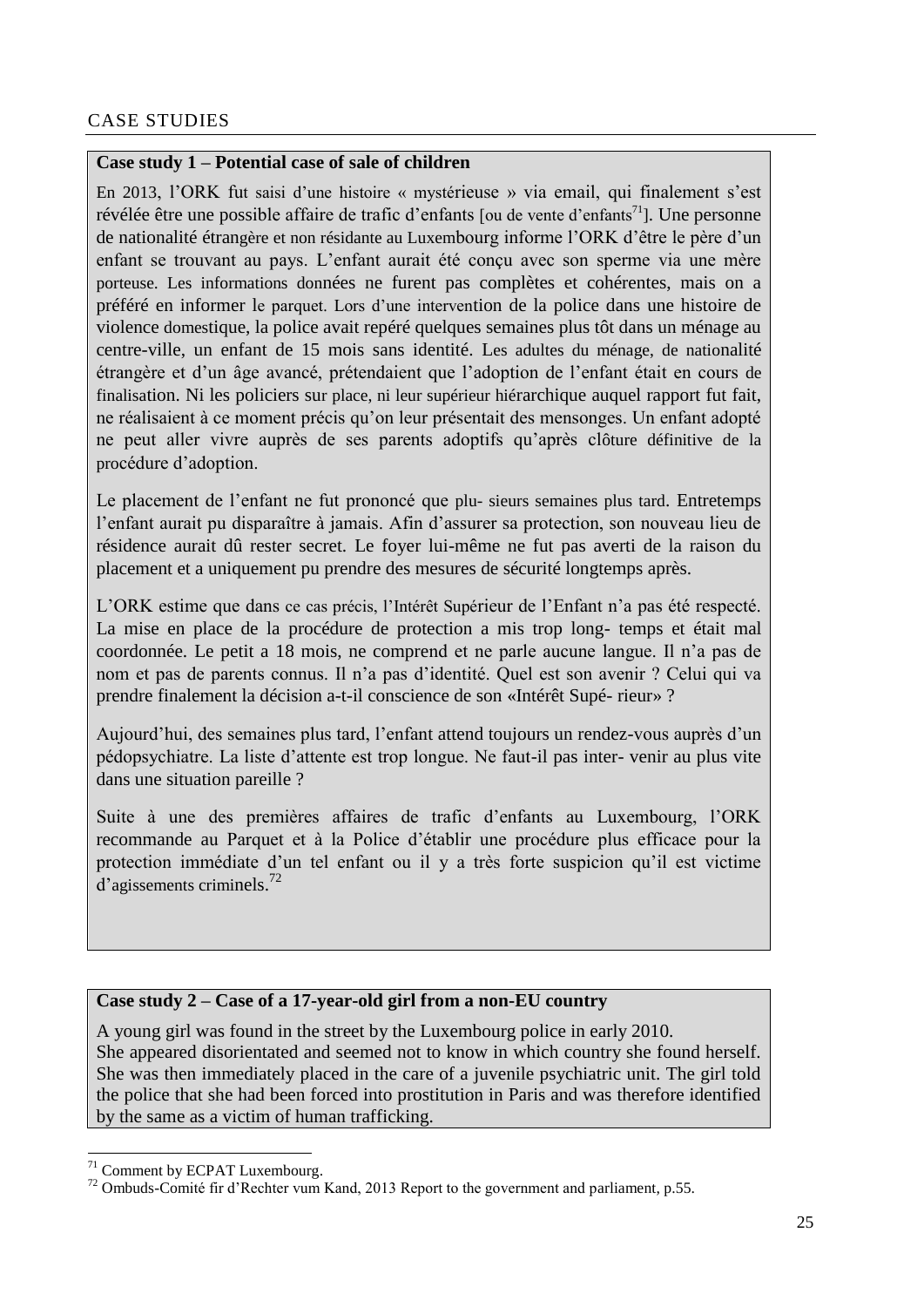Some time later, the girl was transferred to a shelter for girls, and then readmitted to the juvenile psychiatric unit as she had been self-harming.

The girl was then placed in a government-run socio-educational centre. However, the staff at the centre considered that the girl was no longer manageable and posed a danger to both herself and the other residents of the centre, so she was placed one month later in the penitentiary centre in Schrassig, by decision of the judge responsible for legal guardianship. She was transferred to the penitentiary centre by police, where she stayed for almost 3 months.

After a 4-week stay in prison, the young girl had to appear at the Youth Court. She had to wear handcuffs for the whole journey, and they were only removed when the judge ordered this. The girl was accompanied by her lawyer and a translator. But the girl did not say a word during the hearing and did not respond to the judge's questions. She was then returned to the penitentiary centre, where she continued to self-harm throughout her incarceration. She was eventually transferred to another juvenile psychiatric unit.

Finally, the girl expressed her wish to return to her country of birth. With the help of the  $IOM<sup>73</sup>$ , she went to the embassy of her country of origin, but still refused to speak or provide any information about herself.

After 8 months of staying in different institutions in Luxembourg, she escaped after an unaccompanied outing. She was found in a country bordering Luxembourg. She was then taken to a centre for unaccompanied foreign minors. But soon afterwards, she escaped again.

The frequent changes of accommodation did nothing to stabilise this young girl, who had experienced many traumatic situations according to her own personal accounts.

Incarcerating a minor who had been identified as a victim of trafficking in an adult prison certainly does not promote this child's self-respect or dignity. Such an imprisonment cannot under any circumstances guarantee the child's psychiatric rehabilitation or her social reintegration.<sup>74</sup>

#### **Case study 3:**

"Yolande, aged 15, was first bullied, inebriated by force and then raped by two adolescents in the school grounds after lessons; a third youth filmed the attack and the images were made public and visible".<sup>75</sup>

#### **Case study 4:**

-

Véronique posted on the internet a photo of herself posing naked, not knowing that her picture risks being transferred to other sites and reused. Young prepubescent girls are regularly asked to show their chest using a webcam. They are either filmed close-up or have sent compromising photographs and are unaware of the danger to which they are exposed. In return, they are offered concert tickets, prepaid cards for mobile phones etc. The photos are often downloaded by adults and used as a means of blackmail

<sup>&</sup>lt;sup>73</sup> International Organisation for Migration.

<sup>74</sup> Rapport Supplémentaire au 3e et 4e rapport national (2001-2009) sur les droits de l'enfant à Luxembourg, Rédigé par le Groupe RADELUX, 2011, p.40.

<sup>&</sup>lt;sup>75</sup> Ombuds-Comité fir d'Rechter vum Kand, 2009 Report to the government and parliament.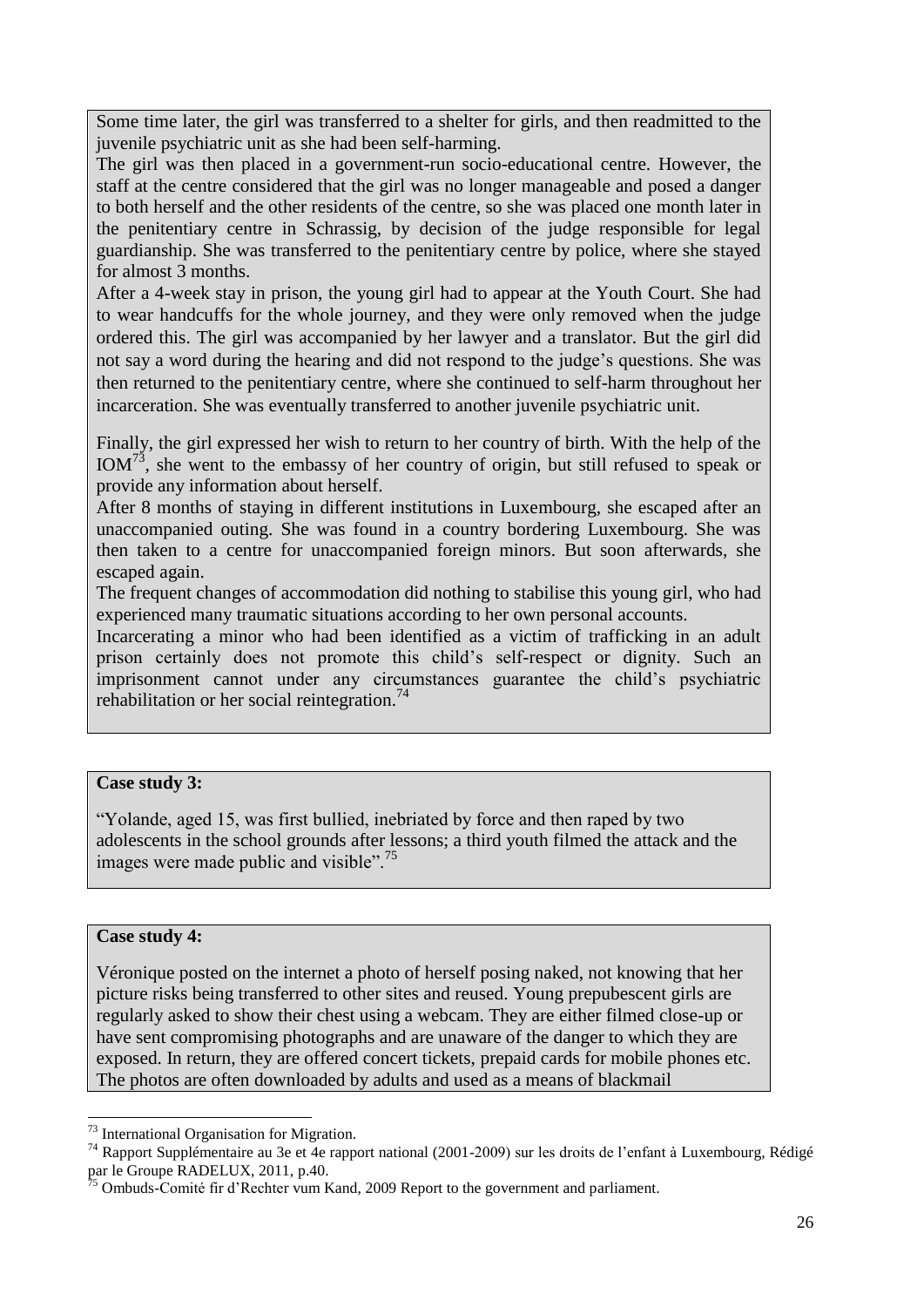(sometimes referred to as "sextortion") after the event. The child has become involved in child pornography without realising it. $76$ 

#### **Case study 5:**

A young Ecuadorean was mistreated by his mother's partner and left home. The youth's family was living in Luxembourg illegally. He lived with friends but risked ending up living on the streets. The State Prosecutor's Office was informed of the youth's situation but the judge responsible for the case did not want to take any measures to protect the minor. He invoked his incompetence to act given the youth's illegal situation leaving nothing but the government executive to protect him.<sup> $77$ </sup>

<sup>-</sup> $76$  Ibid.

 $77$  Ibid.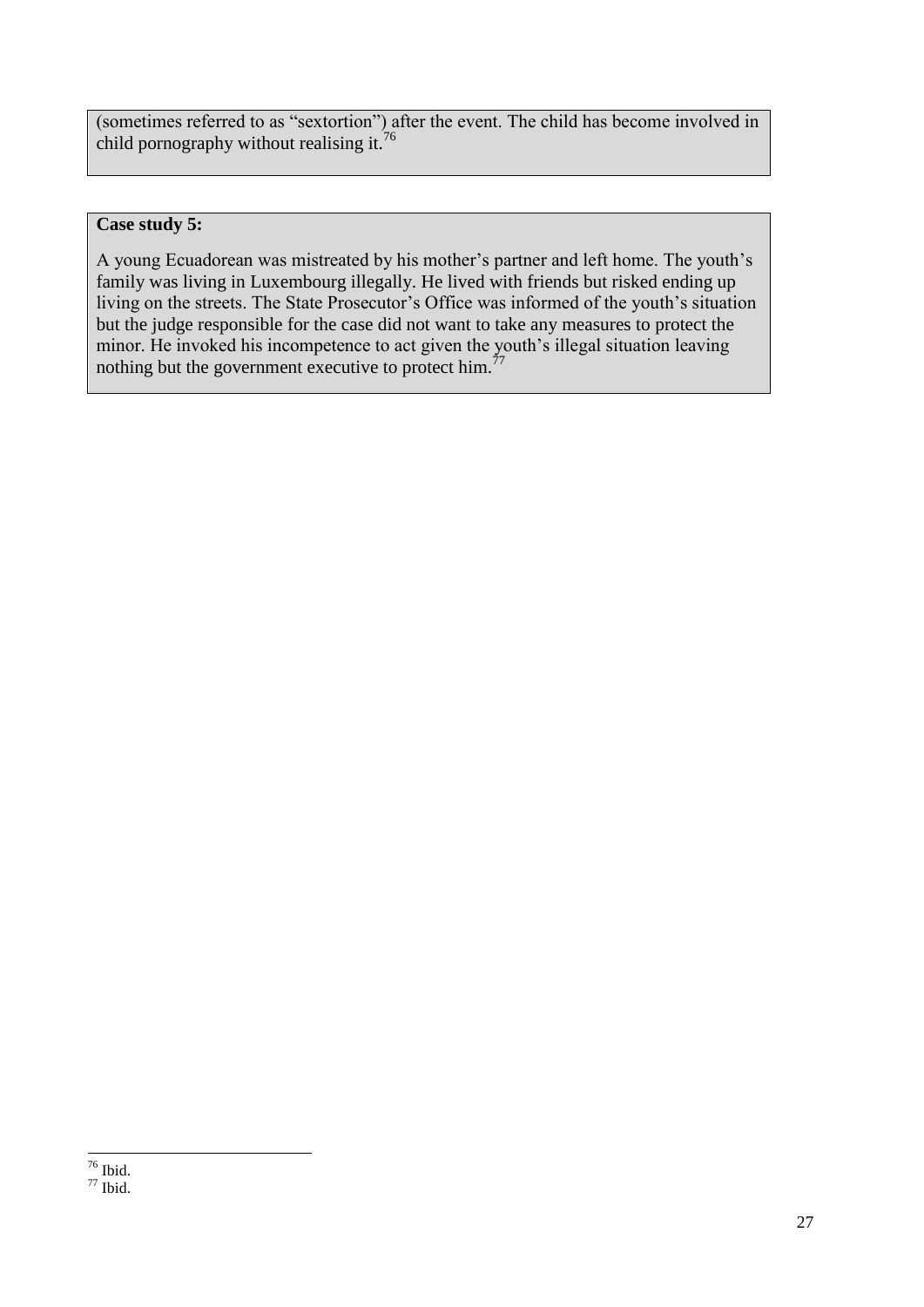# CONCLUSIONS AND RECOMMENDATIONS

<span id="page-27-0"></span>The Luxembourg legal framework has been amended to conform to the OPSC, and there are a number of good practices in the country that favour the protection of children from the forms of exploitation set forth by the OPSC. Nevertheless, as this report has shown such practices are too often sporadic or limited to a part of the territory. To ensure the full implementation of the CRC and the OPSC in Luxembourg as well as the equal protection of all children in the country, the government needs to invest the necessary resources and show political will to work in a more integrated and transversal manner. Furthermore, there is a strong need to adapt the child protection system in accordance with new research and practices, and to guarantee that children who are vulnerable to or victims of exploitation are always treated in accordance with the best interest of the child. Given the strong economic situation of the country and its relatively small size and population, there appears to be no valid justification for not guaranteeing a first class child protection system.

Based on this report and on the interviews with relevant professionals in Luxembourg, the following recommendations should be made to the Government of Luxembourg.

The Government of Luxembourg should guarantee:

- An evaluation and update of the National Action Plan (NAP) against child sexual exploitation. The NAP could be incorporated into a global and transversal national plan for children (as recommended by the Committee on the Rights of the Child) or other relevant policies such as the National Plan for sexual and emotional health or the National Plan for Youth. However, it is important that the topic of child sexual exploitation is not lost or diluted and that it remains a distinct component of a more global strategy. It is also crucial that any actions taken are evaluated.
- The establishment of a centralised system for the collection, analysis and disaggregation of data on sale of children and all forms of sexual exploitation of children. Data should be systematically sent to and centralised by the Ministry of Justice as well as published and distributed transparently and regularly (for example, annually).
- The finalisation of the revision and amendment process of the national law on child protection (*loi relative à la protection de la jeunesse*), which has been ongoing for years and has been repeatedly suspended.
- The broadening of the scope of article 5-1 of the Code of Criminal Procedure to include article 385-2 of the Criminal Code.
- The broadening of the scope of article 7-3 of the Code of Criminal Procedure to include articles 372, 375, 377, 383bis, 383ter, 384 and 385-2 of the Criminal Code.
- The independence of the Ombudsperson's office and clear, transparent criteria for selection and for budget allocation.
- The allocation of sufficient resources for adequate training for all professional groups likely to come into touch with children who may be victims of sale, prostitution or pornography.
- The allocation of sufficient resources to the youth protection unit of the criminal investigation police (financial, human and legal) for combating online images of child sexual abuse and to ensure that all children are interviewed in a child friendly manner by a trained child protection police office without undue delay or long transportation distances.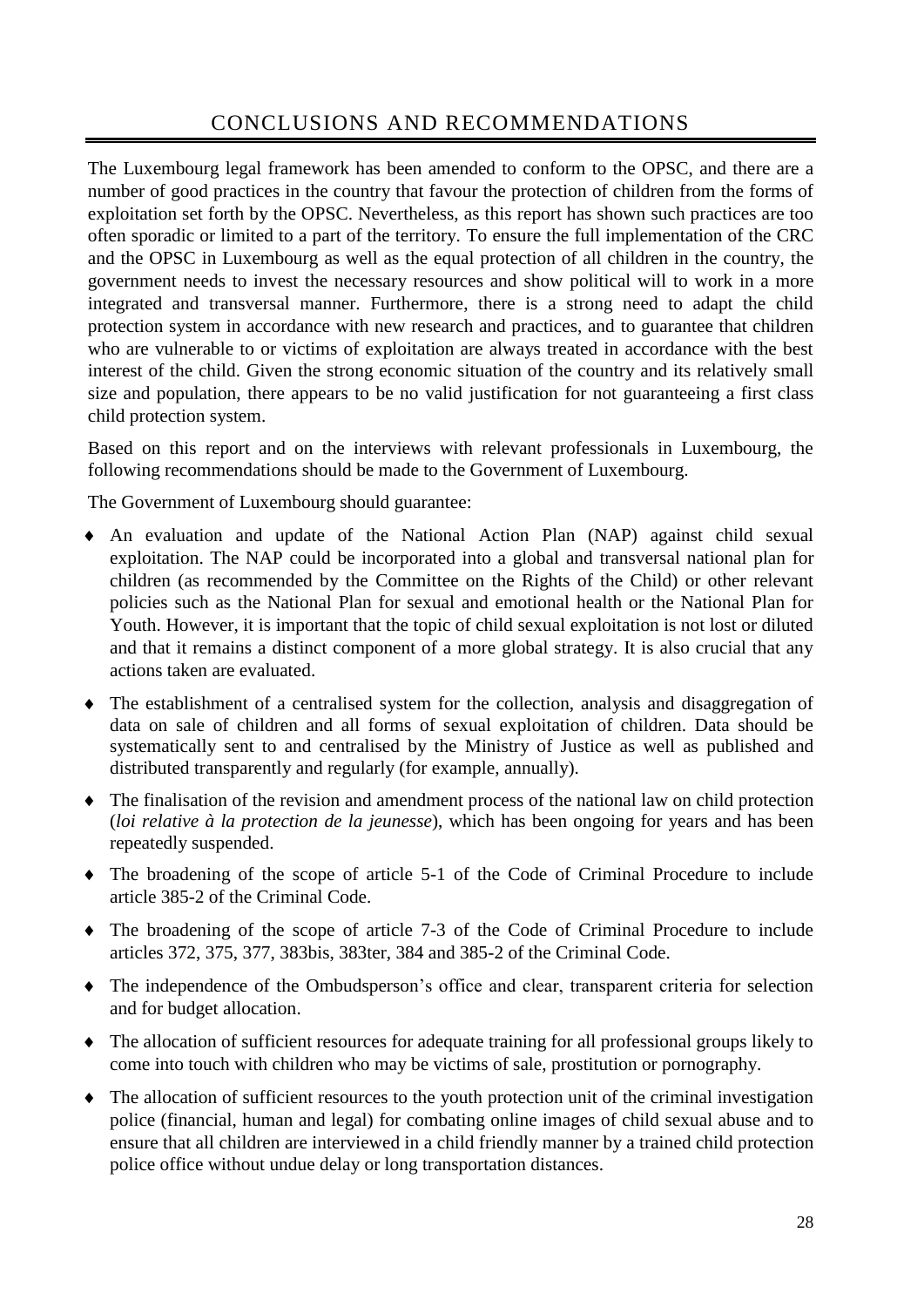- The creation of additional child-friendly interview rooms outside the capital.
- The allocation of sufficient resources to the SCAS for handling cases involving any form of sexual abuse and/or exploitation, sale or trafficking of a child without delay and in a child friendly manner.
- The empowerment of children and young people through education and awareness raising, making them less vulnerable to sexual exploitation and trafficking. There is a need for children's rights and sexual education to be integrated in all schools and not to rely only on teachers or social workers who are motivated to organise it.
- The obligation to review judicial placements every 12 months (instead of the current 3 years) including a thorough evaluation of the child's situation based on interviews with the care institution, the family and the child.
- The establishment of a resource person for the child outside the institution (e.g. in case of residential care).
- The definition of procedures for providing assistance to victims and of the role of nongovernmental organisations.
- The establishment of adequate structures within the country with the capacity to accommodate victims with special psychological and psychiatric needs.
- The definition of formal procedures for the proactive identification of victims of sexual exploitation within vulnerable groups.
- The replication, at the national level, of the City of Luxembourg's School Medical Service contact point which provides advice and assistance for suspected cases of child abuse.